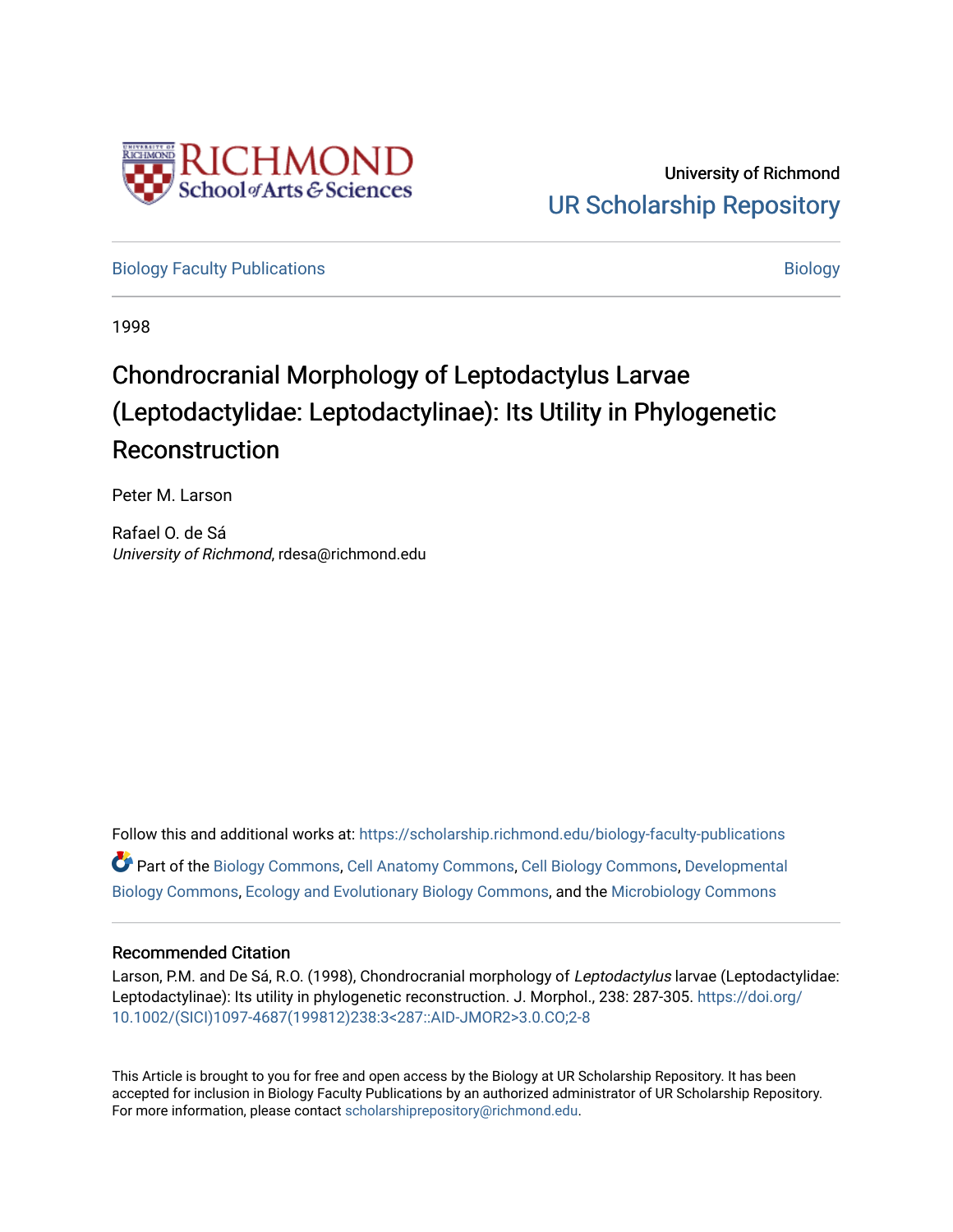# Chondrocranial Morphology of Leptodactylus Larvae (Leptodactylidae: Leptodactylinae): Its Utility in Phylogenetic Reconstruction

PETER M. LARSON AND RAFAEL O. DE SÁ\* *Department of Biology, University of Richmond, Richmond, Virginia 23173*

*ABSTRACT* Chondrocranial morphology of leptodactylid frogs is scarcely known and has not been completely described for any species of *Leptodactylus.* We describe the diversity of chondrocranial morphology in the genus *Leptodactylus* based on the analysis of 22 species, representing the four species groups: the *fuscus* Group, *ocellatus* Group, *melanonotus* Group, and *pentadactylus* Group. Furthermore, 26 characters are identified and used in a phylogenetic analysis. The phylogenetic analysis using *Physalaemus, Crossodactylus,* and *Hylodes* as outgroups suggests two monophyletic clades within *Leptodactylus:* the *melanonotus-ocellatus* clade and the *pentadactylusfuscus* clade. However, it does not support the monophyly of the species groups as currently recognized and it suggests a paraphyletic *Leptodactylus.* Enforcing the monophyly of the ingroup, i.e., *Leptodactylus,* results in the same major two clades of *Leptodactylus. Leptodactylus riveroi,* a taxon previously unassigned to any species group, appears most closely related to the *melanonotus-ocellatus* clade based on chondrocranial characteristics. J. Morphol. 238:287-305, 1998. **c** 1998 Wiley-Liss, Inc.

KEY WORDS: Chondrocrania; anatomy; larvae; *Leptodactylus;* variation; phylogeny

Most studies of cranial morphology in anurans have focused on variation and characteristics of the ossified adult skull. Whereas characters derived from the study of adult osteology have played an important role in anuran systematics, few authors have studied characters of the larval chondrocranium in an evolutionary context. In part, this can be attributed to a lack of available comparative baseline data needed to understand character diversity and chondrocranial evolution (de Sá and Trueb, '91). Recently, a number of papers have contributed to expand our understanding of tadpole chondrocrania (e.g., Wiens, '89; Lavilla and Fabrezi, '92; Lavilla and De la Riva, '93; Púgener and Maglia, '97; Wild, '97). A few studies have used chondrocranial characters in a phylogenetic context (Sokol '77, '81; de Sá and Trueb, '91; Haas, '95, '96, '97); however, those papers compared chondrocrania among distantly related taxa. No study has attempted a comparative morphological analysis of a large number of congeneric species. Understanding the variation of chondrocranial characters among closely related species represents the other end of the phylogenetic spectrum. Furthermore, it is important if we are going to use chondrocranial characters in phylogenetic studies. This study is the first to examine phylogenetic variation in the chondrocrania of 22 closely related species.

*Leptodactylus* currently consists of approximately 61 recognized species, which are clustered into four species groups: the *fuscus* Group, the *ocellatus* Group, the *melanonotus* Group, and the *pentadactylus* Group (Heyer, '69). The current clustering of species of *Leptodactylus* into these four ''species groups'' points to the presence of morphological variation in the genus; at least enough variation to recognize ''species groups''within the genus. Consequently, *Leptodactylus* is an ideal candidate to examine phylogenetic

Contract grant sponsor: National Science Foundation; Contract grant number: BIR-9510228 (to R.D.S.).

<sup>\*</sup>Correspondence to: Rafael de Sa´, Department of Biology, The University of Richmond, Richmond, VA 23173. E-mail: rdesa@richmond.edu

Received 1 January 1998; Accepted 14 August 1998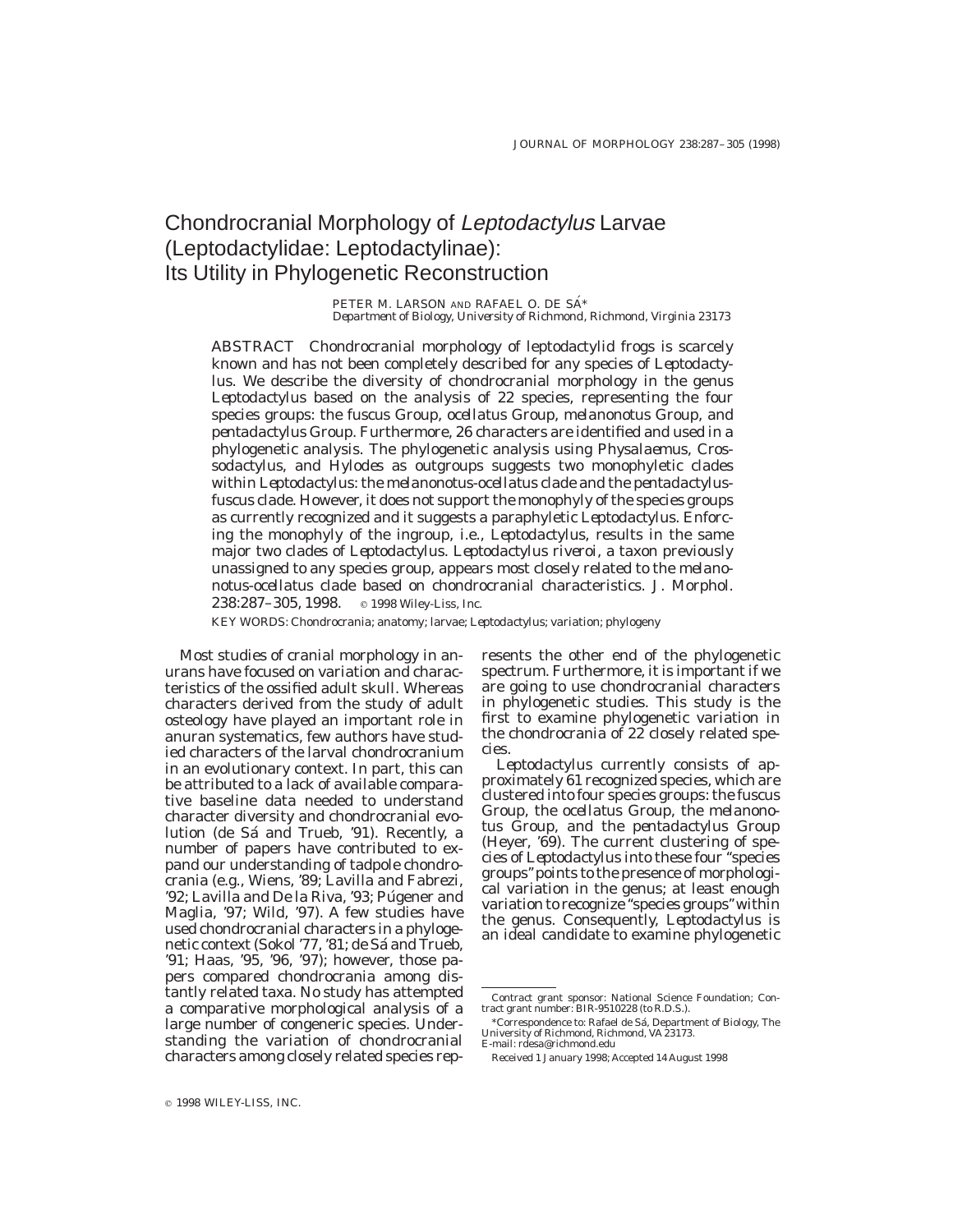variation of chondrocranial morphology among closely related species and its possible correlation to currently recognized species groups.

Whereas there is some available information on adult osteology (Lynch, '71, '73), there is no complete description of the chondrocranium of any species of *Leptodactylus.* Brief references to individual chondrocranial structures are available for *Leptodactylus chaquensis* (Sokol, '81), *L. pentadactylus,* and *L. ocellatus* (Haas, '95). Analysis of chondrocranial variation within *Leptodactylus* may provide additional characters to support or refute the monophyly of the species groups; furthermore, it may help to resolve relationships among the species groups. Additionally, such analysis may help to determine whether chondrocranial anatomy provides useful diagnostic characters to differentiate closely related species.

Herein, we analyze chondrocranial morphology for approximately one third of the currently recognized species of *Leptodactylus.* The chondrocrania of 22 species within the genus *Leptodactylus* are analyzed with the following goals: 1) to describe and analyze chondrocranial anatomy in the genus *Leptodactylus;* 2) to identify characters that may help to further define the species groups and their evolutionary relationships; and 3) to contribute baseline chondrocranial data that can be used for comparative purposes within the Leptodactylidae and Neobatrachia as a whole.

#### MATERIALS AND METHODS

Chondrocranial descriptions are based on a total of 151 tadpoles and juveniles representing 22 species and four species groups within the genus *Leptodactylus.* Species included in this study are *Leptodactylus albilabris, L. bufonius, L. fuscus, L. gracilis, L. labialis, L. labrosus, L. latinasus, L. longirostris,* and *L. mystacinus* of the *fuscus* Group; *L. chaquensis, L. insularum,* and *L. ocellatus* of the *ocellatus* Group; *L. melanonotus, L. petersii, L. podicipinus,* and *L. validus* of the *melanonotus* Group; and *L. knudseni, L. labyrinthicus, L. pentadactylus,* and *L. rhodomystax* of the *pentadactylus* Group. In addition, *L. silvanimbus,* which has recently been associated with the *melanonotus* Group (Heyer et al., '96), and one unassigned species, *L. riveroi,* were examined. Specimens of *L. melanonotus* that come from localities in Belize and Costa Rica show clear differences in chondrocranial morphology. We refer to

them as *L. melanonotus* CR (Costa Rica sample) and *L. melanonotus* B (Belize sample) and describe them separately. Specimens are deposited in the United States National Museum of Natural History (USNM), Smithsonian Institution. Specimens examined, developmental stages available, collection data, and catalogue numbers are listed in Appendix A.

All specimens were wild-caught, preserved in 4% formalin, and staged using the table of Gosner ('60). Tadpoles were cleared and double-stained for bone and cartilage by using a modified version of the technique of Dingerkus and Uhler ('77). Chondrocranial terminology follows de Sá ('88), de Sá and Trueb ('91), and Haas ('95). Illustrations of chondrocrania and branchial baskets were made using a Wild MC3 stereomicroscope with a camera-lucida attachment. Specimens were illustrated at comparable developmental stages (stages 30–37) whenever possible; however, all available stages were examined for chondrocranial descriptions.

Phylogenetic analysis was done using PAUP program version 3.1 (Swofford, '93). Multistate characters were run unordered to avoid a priori assumptions of the evolutionary path of the transformation series. Out-group comparison was used to polarize all characters. Relationships within the Leptodactylidae, and within the leptodactylid subfamilies, are unresolved (Maxon and Heyer, '88; Ford and Cannatella, '93; Ruvinsky and Maxson, '96). Lynch ('71) considered both the Hylodinae and the Leptodactylinae to be derived from the Telmatobinae. Herein, we take a conservative approach and use representatives from these two subfamilies as outgroups. Outgroups included are *Physalaemus pustulosus* (Leptodactylinae), *Hylodes nasus,* and *Crossodactylus gaudichaudii* (Hylodinae). *Hylodes* and *Crossodactylus* must be considered more distantly related outgroups to *Leptodactylus,* whereas *Physalaemus* represents a more closely related outgroup.

#### RESULTS

The chondrocranial description presented here is representative for all species; individual divergences from the general description, as well as ontogenetic changes in chondrocranial morphology, are noted when applicable. If information for a given species is not presented, it is because the character state for that species could not be determined based on the limited specimens available.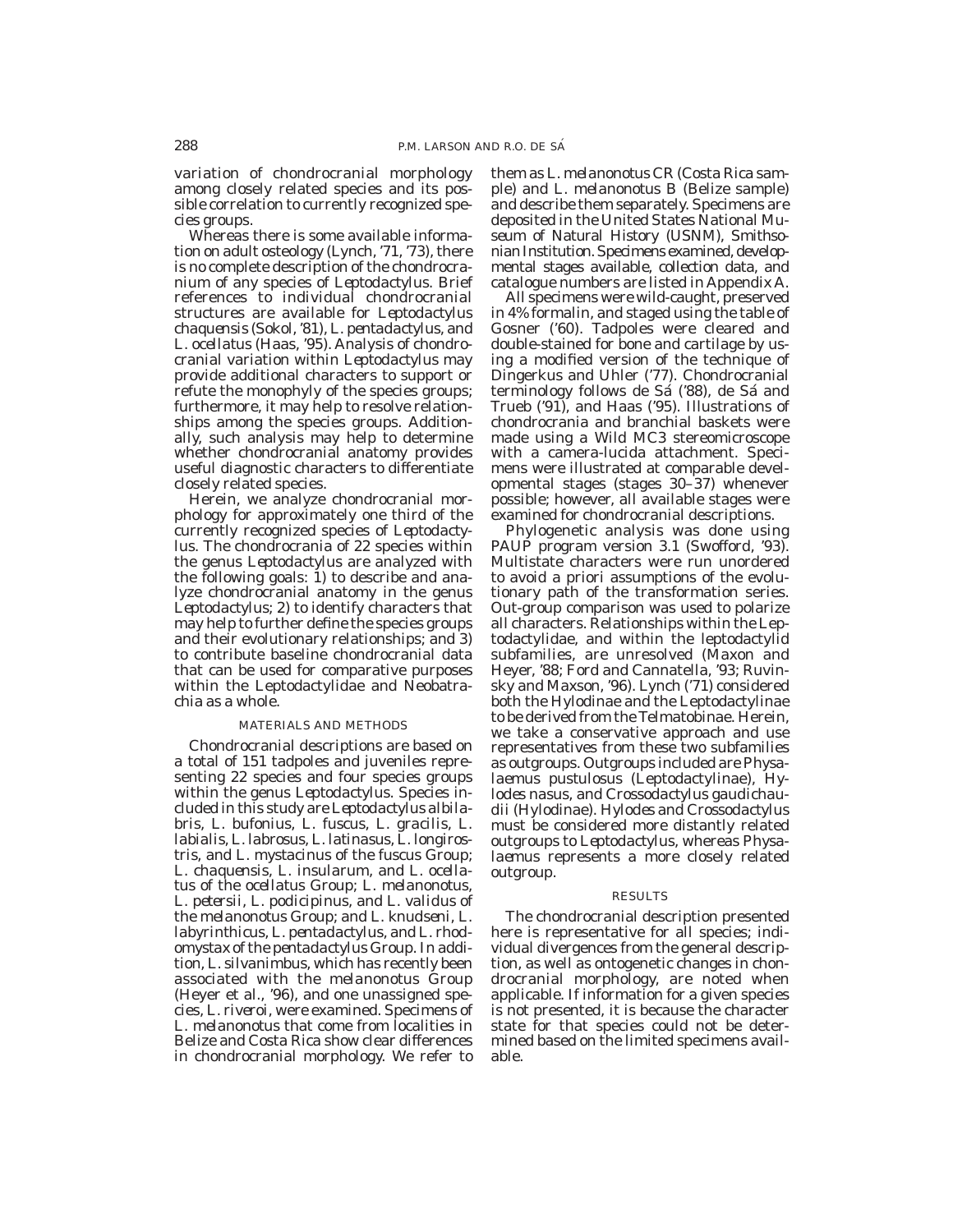The typical chondrocranium of *Leptodactylus* is slightly longer than it is wide, until about stage 41 when major metamorphic rearrangements of the chondrocranium begin. The chondrocranial width is approximately 85–90% of the total length (Fig. 1); exceptions are *L. bufonius,* in which the chondrocranium is slightly narrower (about 82% of chondrocranial length) and *L. knudseni, L. insularum,* and *L. validus,* in which chondrocranial width is approximately equal to the length. Chondrocranial height is about 20–25% of its total length and approximately 30% of its total width.

#### *Neurocranium*

#### Ethmoidal region

The paired suprarostral cartilages support the upper horny break; each suprarostral consists of a central corpus and a lateral



Fig. 1. Chondrocranium of *Leptodactylus melanonotus* B larva (*melanonotus* Group), stage 33 (USNM #519940). (**A**) dorsal, (**B**) ventral, and (**C**) lateral views; (**D**) ventral view of hyobranchial apparatus. cb I-IV, ceratobranchials I-IV; cbp, closed processus branchialis; ch, ceratohyal; cop, copula posterior; cot, commisura terminalis; cq, commisura quadratoorbitalis; cqa, commissura quadratocranialis anterior; ct, cornua trabeculae; fah, facies articularis hyalis; fb, fenestra basicranialis; fcp, foramen caroticum primarium; fcrp, foramen craniopalatinum; fj, foramen jugulare; foc, foramen oculomotorium; fpi, foramen perilymphaticum inferior; fo,

foramen opticum; fov, fenestra ovalis; fp, foramen prooticum; ft, foramen trochleare; hp, hypobranchial plate; i, infrarostral cartilage; lcp, larval crista parotica; mc, Meckel's cartilage; oc, otic capsule; pah, processus anterior hyalis; pal, processus anterolateralis hyalis; pph, processus posterior hyalis; pas, processus ascendens; paq, pars articularis quadrati; pm, processus muscularis quadrati; pq, palatoquadrate; pqe, processus quadratoethmoidalis; pr, pars reuniens; pu, processus urobranchialis; s, spicule; sa, suprarostral ala; sc, suprarostral corpus; tn, tectum nasi; ts, tectum synoticum; ttm, taenia tecti marginalis. Bar  $= 1.0$  mm.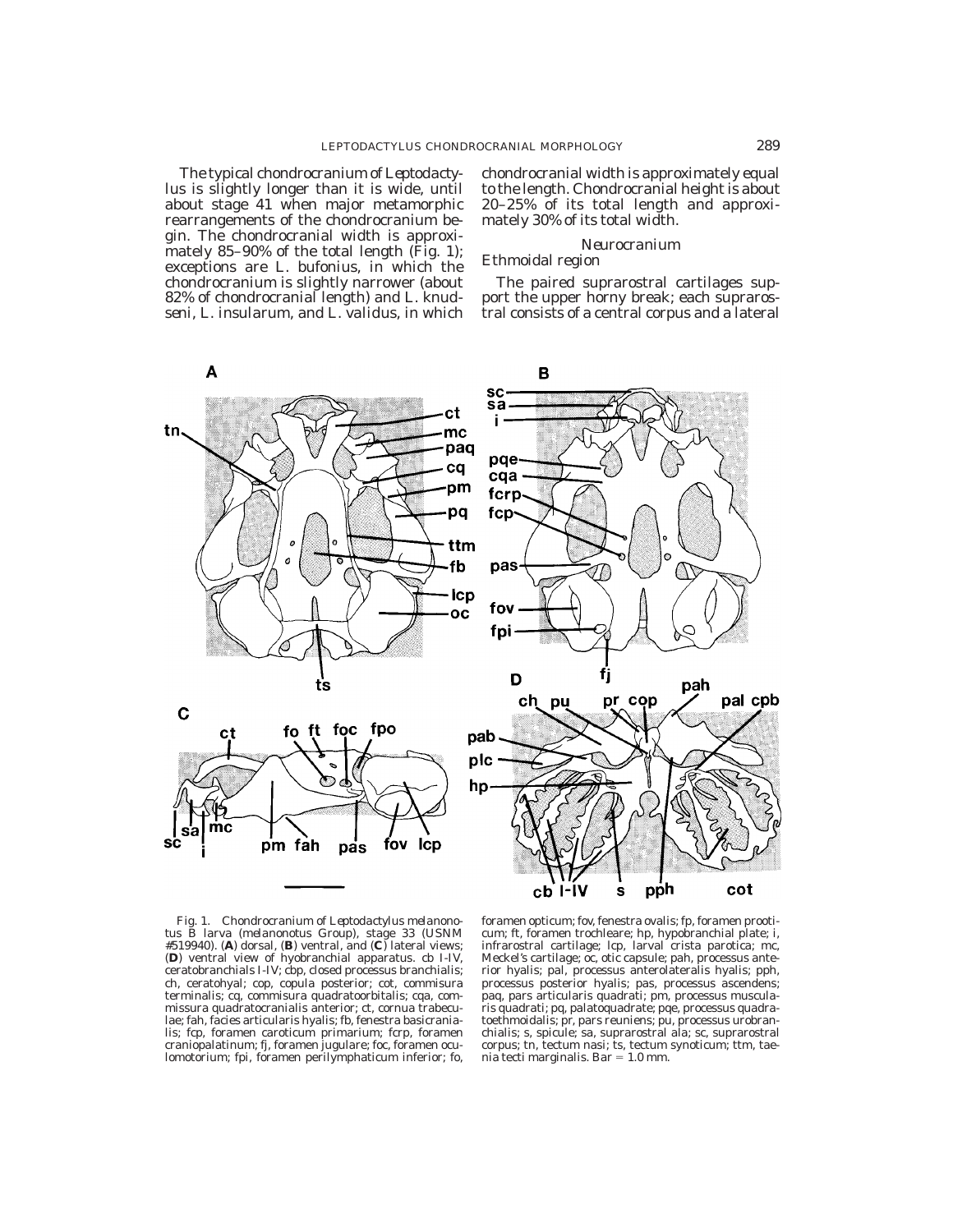ala (Fig. 2). The central corpora lie between the cornua trabeculae at the anterior end of the chondrocranium. The two corpora are fused ventromedially, forming a continuous, horizontal bar of cartilage between the corpora. In all species, the corpora are continuous dorsolaterally with the alae through a relatively narrow strip of cartilage. The lateral alae are flat, wide sheets of cartilage that are rounded ventrally; each ala curves posteriorly from its point of fusion with the corpora. A small, rounded enlargement near the dorsomedial margin of the ala serves as the point of articulation of the cornua trabeculae to the suprarostral. The posterodorsal margin of each ala possesses a well developed processus posterior dorsalis. An adrostral tissue mass is present near the tip of the processus posterior dorsalis.

The suprarostrals of members of the *fuscus* Group and *Leptodactylus rhodomystax* have wide and, in frontal view, U-shaped corpora (Fig. 2a). In *L. rhodomystax* and *L. mystacinus* the ventral margins of the corpora have lateral projections facing similar projections from the lateral alae; however, these are not fused with each other (Fig. 2a). In *L. albilabris, L. bufonius,* and *L. longirostris* these projections are fused, forming a narrow, poorly chondrified ventral connection between the corpora and the alae. The ventromedial connection between the corpora of *L. pentadactylus, L. knudseni,* and *L. labyrinthicus* is very thin (Fig. 2b). Furthermore, in these species the medial separation between the corpora is narrow, forming a deep U, and there is an extensive ventral connection between the corpora and the alae. As a result, in these taxa each suprarostral is a single element bearing a small round or



Fig. 2. Suprarostral cartilages. **a:** *Leptodactylus mystacinus,* stage 36 (USNM #519948). **b:** *L. pentadactylus,* stage 29 (USNM #519997). **c:** *L. ocellatus,* stage 36 (USNM #519962). **d:** *L. melanonotus* B, stage 33 (USNM  $#519940$ . Bar = 1.0 mm.

ovoid hole. The suprarostrals of all species of the *ocellatus* and *melanonotus* Groups examined, *L. riveroi,* and *L. silvanimbus* have slender corpora (Fig. 2c,d). In these taxa, the corpora are fused ventromedially by a relatively long, thin connection and the space between the corpora acquires a wider U- to V-shaped appearance. No ventral connection or lateral projections between the corpora and alae are present in any members of the *ocellatus* and *melanonotus* Groups, *L. riveroi,* or *L. silvanimbus.*

In most *Leptodactylus* species, the cornua trabeculae represent about 20% of the total chondrocranial length. However, in members of the *pentadactylus* Group (except *L. rhodomystax*) they are shorter, representing between 10–15% of the chondrocranial length (Figs. 3c, 4h,i). The cornua trabeculae diverge anteriorly from the planum trabeculare anticum and are expanded distally to varying degrees. Their anterior margins are uneven in most species and flex ventrally to articulate with the suprarostral alae. The widths of the cornua trabeculae of *L. rhodomystax* (Fig. 4j) are similar to other species in the *pentadactylus* Group and they also bear a relatively straight anterior margin. However, they resemble the cornua trabeculae in some members of the *fuscus* Group, particularly *L. albilabris, L. latinasus, L. longirostris,* and *L. fuscus,* in terms of the depth and narrowness of their divergence and in having a slightly outwardly rounded lateral margin. The cornua trabeculae are of variable width in the *fuscus* Group, with those of *L. bufonius* (Fig. 4b) being slightly narrower among the species examined. The cornua trabeculae of all species of the *ocellatus* and *melanonotus* Groups examined, *L. riveroi,* and *L. silvanimbus* are narrower proximally and only slightly wider distally (Figs. 1A, 3b, 4k–r). In addition, in the *ocellatus* Group, *L. melanonotus* CR, and *L. silvanimbus* the V-shaped area between the cornua trabeculae is slightly wider than in other species. *Leptodactylus labyrinthicus, L. knudseni,* and *L. pentadactylus* have shorter and wider cornua trabeculae than any other species examined. Their anterior margins are almost straight and the cornua trabeculae are of almost uniform width throughout their length, except for *L. knudseni* (Fig. 4h), in which they are slightly wider distally. The divergence of the cornua trabeculae in these taxa forms a sharp and distinct V shape.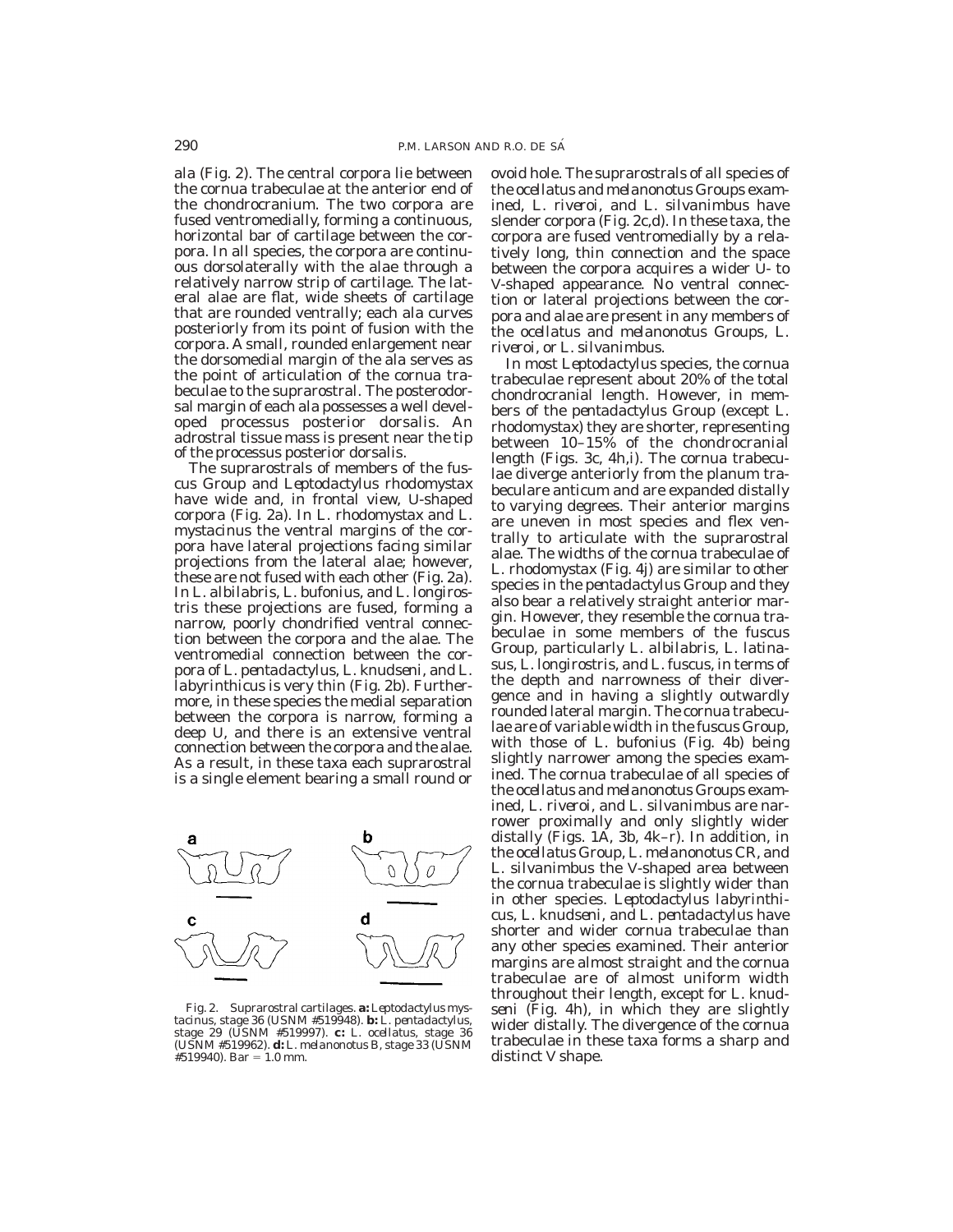

Fig. 3. Dorsal, ventral and lateral views of chondrocrania and ventral view of hyobranchial apparatus. **a:** *Leptodactylus latinasus* larva (*fuscus* Group), stage 35 (USNM #520298). **b:** *L. ocellatus* larva (*coellatus*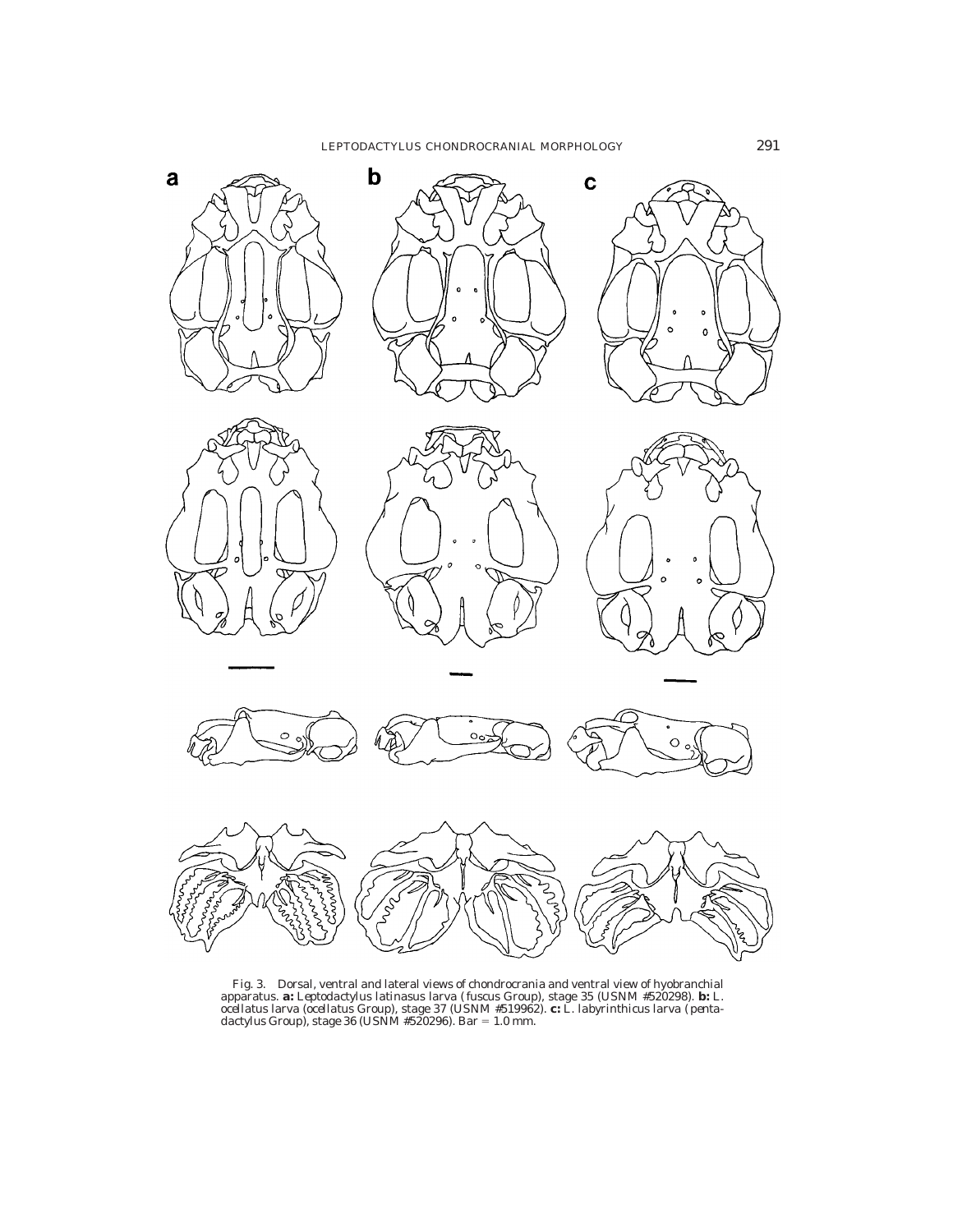

292



33 (USNM #520304). **m:** *L. validus,* stage 37 (USNM #520313). **n:** *L. melanonotus* CR, stage 35 (USNM #520283). **o:** *L. chaquensis,* stage 37 (USNM #519881). **p:** *L. insularum,* stage 36 (USNM #520291). **q:** *L. riveroi,* stage 27 (USNM #520308). **r:** *L. silvanimbus,* stage 31 (USNM #520311). a–g: are species in the *fuscus* Group, h–j are species in the *pentadactylus* Group, k–m are species in the *melanonotus* Group, and n-p are species in the *ocellatus* Group. Bar = 1.0 mm.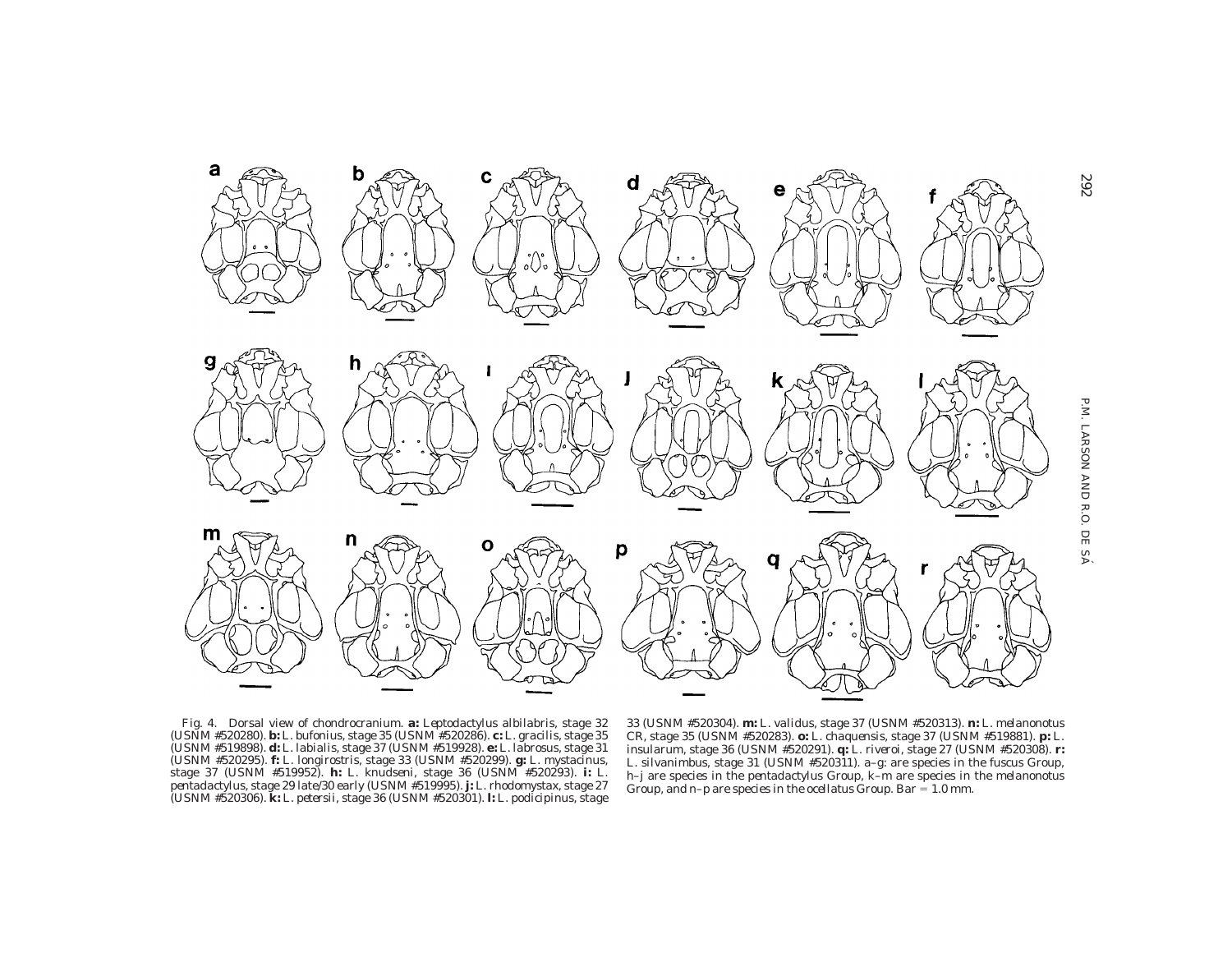The ligamentum quadratoethmoidale extends between the commissura quadratocranialis anterior and the lateral margin of the cornua trabeculae near their point of divergence. This ligament attaches to a variably developed ventrolateral process on the cornua trabeculae, the processus lateralis trabeculae. The processus lateralis trabeculae is poorly developed in *Leptodactylus bufonius, L. fuscus, L. gracilis, L. knudseni, L. melanonotus* CR, *L. chaquensis, L. riveroi,* and *L. silvanimbus.* However, in *L. albilabris, L. labialis, L. mystacinus, L. labyrinthicus, L. rhodomystax, L. ocellatus, L. melanonotus* B, and *L. validus* it is a better developed and blunt process. The processus lateralis trabeculae is not distinct in *L. labrosus, L. latinasus, L. longirostris, L. pentadactylus, L. insularum, L. petersii,* and *L. podicipinus.*

The posterior confluence of the cornua trabeculae is continuous with the planum trabeculare anticum, which, in turn, continues with the planum ethmoidale that forms the anterior wall of the braincase. In the region just posterior to this confluence, the planum trabeculare anticum is slightly longer and narrower in *Leptodactylus riveroi, L. silvanimbus,* and species of the *ocellatus* and *melanonotus* Groups. In most specimens illustrated (Figs. 1A, 3, 4), the tectum nasi has started to form on each side as a rounded projection located dorsal to the commissura quadratocranialis anterior (as early as stage 27 in *L. riveroi* and *L. rhodomystax*).

#### Orbitotemporal region

The central area of the cranial floor is closed by a thin cartilage, the planum intertrabeculare, which eventually occludes the fenestra basicranialis and contributes to the cranial floor during development. The planum intertrabeculare forms from extensions of the trabeculae cranii laterally and the planum trabeculare anticum anteriorly. The cranial floor has two sets of foramina. The anterior, smaller pair are the foramina craniopalatina, while the larger, posterior pair correspond to the foramina carotica primaria (Fig. 1A,B). In early stages, the foramina craniopalatina are particularly difficult to identify because of the large fenestra basicranialis.

The lateral walls of the braincase are formed by the orbital cartilages. The orbital cartilages attach posterodorsally to the otic capsules, although this connection may not be completely developed or clearly visible in early stages. This connection forms the dorsal margin of the foramen prooticum, a large, elongate foramen located between the anterior edge of the otic capsule and the posterior margin of the orbital cartilage (Fig. 1C). The prootic foramen is somewhat variable in size. Two other large foramina are visible in the posteroventral portion of the orbital cartilage. The slightly larger anterior foramen is the foramen opticum, whereas the smaller posterior foramen is the foramen oculomotorium. Additionally, a small trochlear foramen is located anterodorsal to the optic foramen; this foramen is variably visible.

The frontoparietal fontanelle is large and ovoid in shape. It is bordered laterally by the taenia tecti marginales, posteriorly by the tectum synoticum, and anteriorly by the planum ethmoidale. In some species the frontoparietal fontanelle further divides during development into an anterior frontal and two posterior parietal fenestrae (Fig. 4a,d, j,m,o). This subdivision occurs by the medial growth of the taenia tecti transversales from the taenia tecti marginales and the elongation of the taenia tecti medialis anteriorly from the medial portion of the tectum synoticum. The subdivision of the frontoparietal fenestra begins at stage 34 in *Leptodactylus melanonotus* B; however, it already has begun by stage 27 in *L. rhodomystax,* stage 31 in *L. silvanimbus,* and stage 32 in *L. albilabris.* Among the available specimens of *L. chaquensis, L. labialis,* and *L. riveroi,* frontal and parietal fenestrae are present by stage 37 and by stage 38 in *L. podicipinus. Leptodactylus mystacinus* is unique among examined species in having the posterior half of the frontoparietal fenestra covered by a continuous sheet of cartilage as early as stage 35 (Fig. 4g). Formation of parietal fenestrae was not observed in this species among the specimens examined.

#### Otooccipital region

The otic capsules are ovoid and represent about 30% of the total chondrocranial length. In dorsal view, the otic capsule bears a laterally projecting and wide larval crista parotica in most species. Anteriorly, the crista parotica bears a well-developed processus anterolateralis; posteriorly, it is enlarged forming a distinct, triangular processus posterolateralis. The processus anterolateralis is stout and triangular in all members of the *pentadactylus* Group, *Leptodactylus silvanimbus, L. albilabris,* and *L. labrosus;* long and finger-like in all other members of the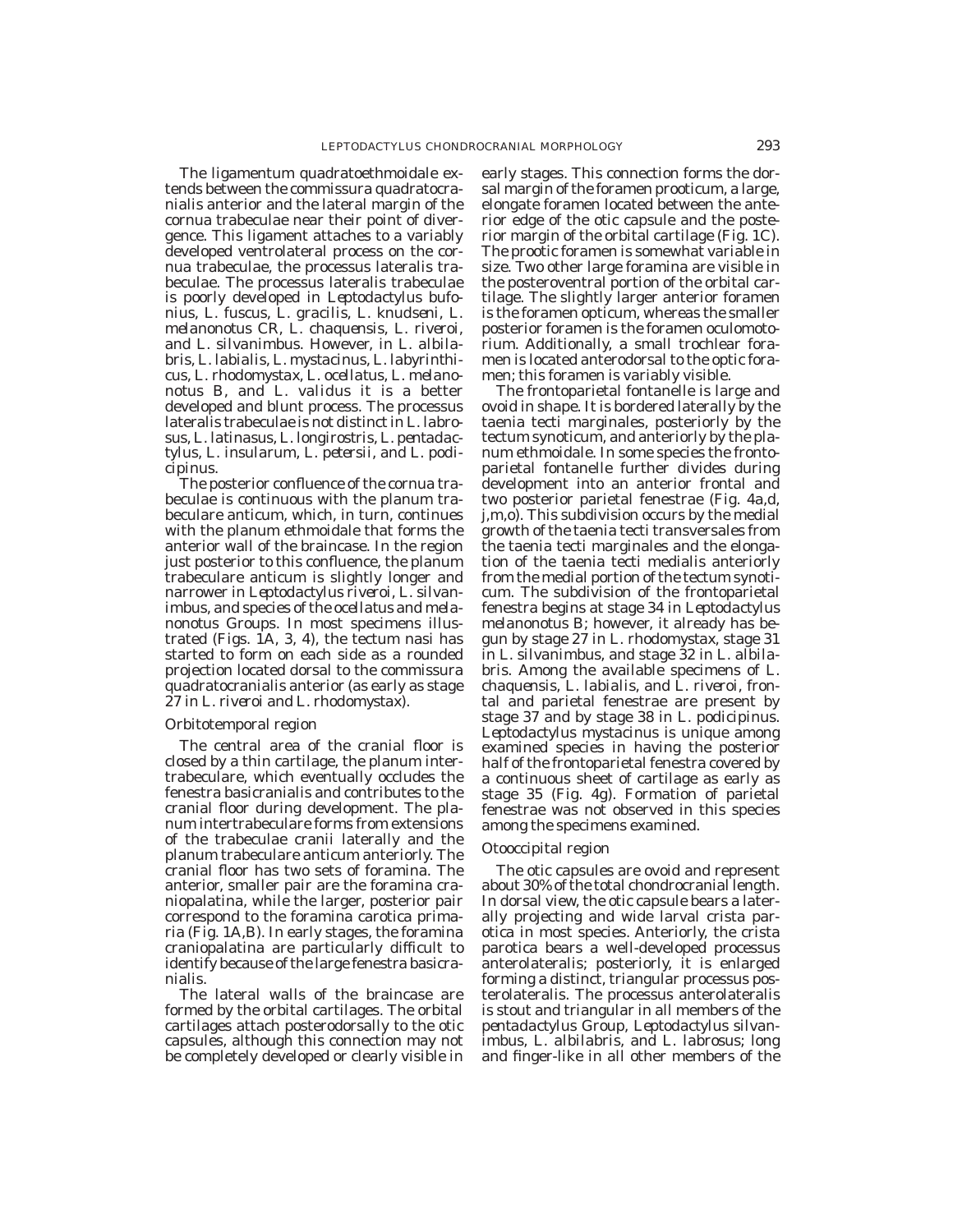*fuscus* Group; stout and rectangular in *L. melanonotus* CR, *L. ocellatus,* and *L. chaquensis;* a small rounded to triangular bump in *L. insularum, L. melanonotus* B, and *L. podicipinus;* and poorly developed and difficult to identify in *L. petersii, L. validus,* and *L. riveroi.* The processus anterolateralis approaches a knob-like projection of the posterolateral curvature of the palatoquadrate in *L. chaquensis, L. ocellatus, L. melanonotus* CR, and *L. melanonotus* B. However, while they are nearly in contact in *L. ocellatus* and *L. melanonotus* CR, fusion of these structures does not occur. The processus posterolateralis is reduced in *L. melanonotus* B, *L. podicipinus,* and *L. riveroi* and seems to be absent in *L. petersii* and *L. validus.* A large fenestra ovalis is visible ventrolaterally on the otic capsule, directly below the crista parotica.

The arcus occipitalis extends ventrally from the posteromedial margin of the otic capsule, fusing with the planum basale and giving rise to the occipital condyles. The planum basale and the arcus occipitalis form the ventral and medial margins of the foramen jugulare. The foramen perilymphaticum inferior is found lateral to the foramen jugulare in the ventromedial margin of the otic capsule (visible ventrally, Fig. 5).

#### *Visceral components* Palatoquadrate

The palatoquadrate of *Leptodactylus* is narrow anteriorly and it expands continuously posteriorly, becoming outwardly rounded in all species except *L. bufonius* (Fig. 4b), in which it is not expanded posteriorly. In most species of the *fuscus* Group, the posterior curvature of the palatoquadrate is at the level of the point of attachment of the processus ascendens to the orbital cartilage. In *L. albilabris, L. labrosus, L. melanonotus* CR, all species of the pentadactylus Group, and most species of the *ocellatus* Group, the posterior curvature extends slightly past this level. In *L. melanonotus* B and *L. silvanimbus* the posterior curvature extends beyond the anterior margin of the otic capsule; however, in all other members of the *melanonotus* Group, *L. insularum,* and *L. riveroi,* this curvature extends even farther posteriorly to about one-third of the way back on the otic capsule (Fig. 4k–m,p,q). The lateral and posterior margins of the palatoquadrate also curve slightly dorsally, giving the palatoquadrate a basket-like shape in dorsal view in all species except *L. bufonius* and *L. mela-* *nonotus* CR (Fig. 4b,n), where the palatoquadrate appears relatively flat in dorsal view.

Posteriorly, the palatoquadrate attaches to the orbital cartilage via the processus ascendens, which is a narrow, rod-like cartilage connecting the posteromedial margin of the palatoquadrate to the region of the pila antotica of the orbital cartilage (Figs. 1C, 3, 6). The processus ascendens attaches just posterior to the oculomotor foramen (see Fig. 3a,c), a condition defined as ''intermediate'' by Sokol ('81), in the *fuscus* Group, *pentadactylus* Group, *L. ocellatus,* and *L. chaquensis.* In the *melanonotus* Group, *L. insularum, L. riveroi,* and *L. silvanimbus* the processus ascendens attaches below the posteroventral margin (see Fig. 1C) of the oculomotor foramen in a typical ''low'' condition (Sokol, '81).

The processus ascendens is almost perpendicular to the main axis of the chondrocranium in the *fuscus* Group, its posterior margin forming an angle of about 85–90° with the main axis of the body. This angle is about 75–80° in the *pentadactylus* Group, *Leptodactylus chaquensis,* and *L. ocellatus,* around 72° in *L. melanonotus* CR, and about 70° in *L. melanonotus* B and *L. silvanimbus.* In other species the angle is more acute, being about 65° in remaining species of the *melanonotus* Group and *L. insularum,* and about 60° in *L. riveroi.*

Anteriorly, the palatoquadrate connects to the braincase via a wide commissura quadratocranialis anterior. The commissura quadratocranialis anterior extends between the palatoquadrate, at a level just posterior to the pars articularis quadrati, and the floor of the neurocranium. The anterior margin of the commissura quadratocranialis anterior bears an overall triangular processus quadratoethmoidalis, which serves as the point of attachment for the ligamentum quadratoethmoidale. In addition, a triangular-shaped processus pseudopterygoideus is present on the posterior margin of the commissura quadratocranialis anterior in *Leptodactylus fuscus* and *L. mystacinus* (Fig. 4g). The latter process was not clearly identifiable in other *Leptodactylus.* A rod-like commissura quadratoorbitalis is present; it is formed by the fusion of the processus antorbitalis with the medial tip of the processus muscularis quadrati.

The palatoquadrate bears two distinct anterior processes, the processus muscularis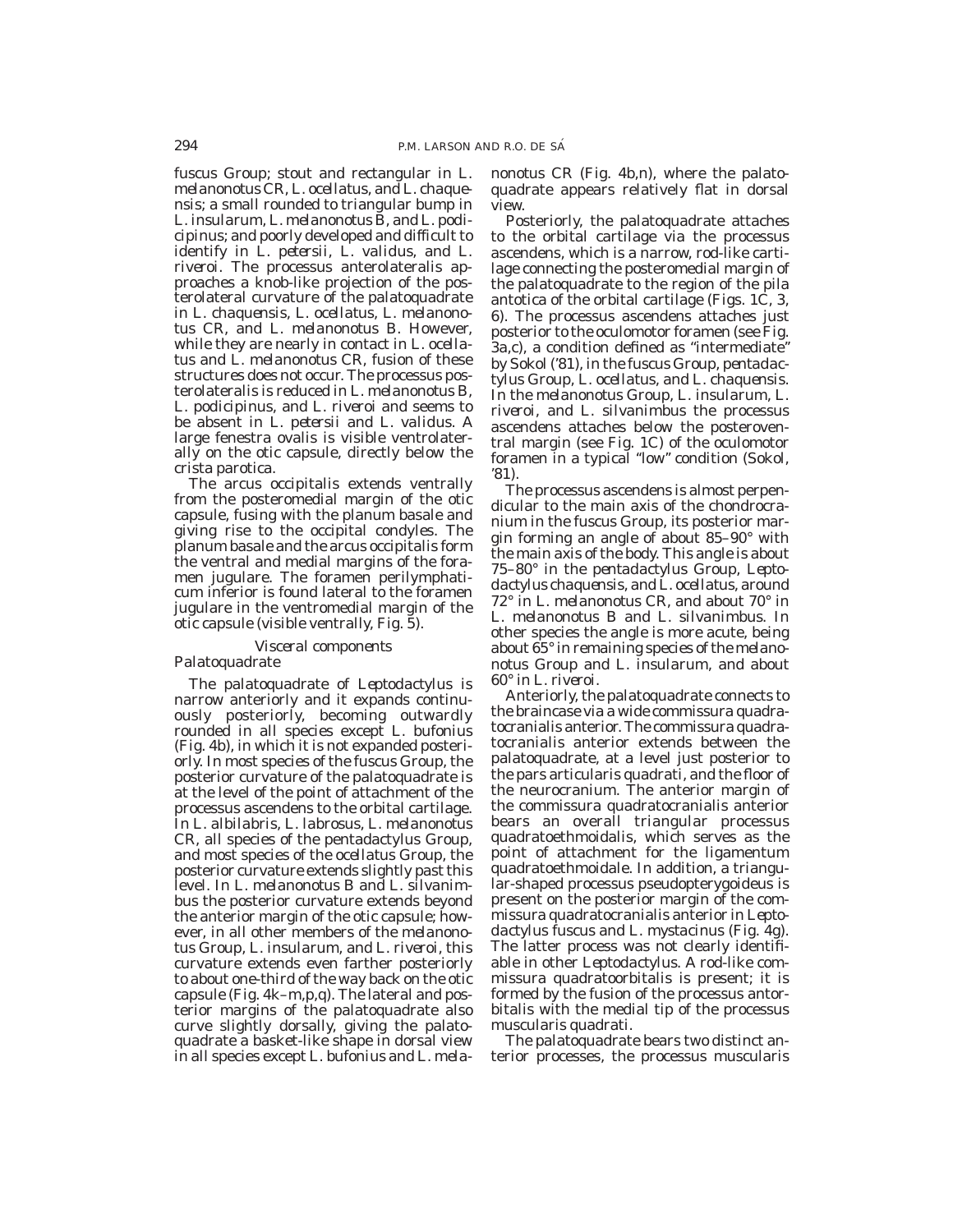quadrati and the pars articularis quadrati. The processus muscularis quadrati is broad, flat, and extends dorsally from the lateral margin of the palatoquadrate at a level just posterior to the pars articularis quadrati. The processus muscularis quadrati is wide in the *melanonotus* Group, *ocellatus* Group, *Leptodactylus silvanimbus,* and *L. riveroi,* to the degree that, in lateral view, it is almost impossible to distinguish the pars articularis quadrati (Fig. 1C). In other *Leptodactylus* examined, the processus muscularis quadrati is narrower and the pars articularis quadrati is clearly distinguishable in lateral view (Fig. 3a,c). The dorsal edge of the processus muscularis quadrati inclines medially and attaches to the commissura quadratocranialis anterior via the commissura quadratoorbitalis. Immediately below the processus muscularis and ventrally on the palatoquadrate, there is a notch, the facies articularis hyalis, that serves as the point of articulation of the ceratohyal to the palatoquadrate. The facies articularis hyalis is partly formed by the hyoquadrate process, a rounded, ventral enlargement of the palatoquadrate. In lateral view, the hyoquadrate process is small and triangular in most species; however, in members of the *melanonotus* Group (except *Leptodactylus melanonotus* CR), *L. riveroi,* and *L. insularum* it is enlarged and rounded in lateral view. The pars articularis quadrati corresponds to the short, wide segment of the palatoquadrate that extends anterior to the level of the processus muscularis. The pars articularis quadrati articulates almost over its entire anterior width with Meckel's cartilage.

#### Meckel's and infrarostral cartilages

Meckel's cartilages, together with the infrarostral cartilages, form the mandible in *Leptodactylus.* Meckel's cartilage is stout, oriented almost perpendicular to the main body axis, and is sigmoid-shaped, with its anteromedial margin being concave and its anterolateral margin convex (Fig. 1B). Laterally, Meckel's cartilage articulates broadly with the pars articularis quadrati via the processus retroarticularis. This process curves ventrally beneath the pars articularis. Medially, Meckel's cartilage articulates with the pars articularis quadrati through an enlarged, knob-like area of the ventromedial margin of Meckel's cartilage. While it is clearly present in all species, this knob tends to be more visible in some species than in others. In lateral view, the medial

portion of Meckel's cartilage expands in the vertical plane to form a dorsal processus dorsomedialis and a ventral processus ventromedialis. The posterodorsal portion of the infrarostral cartilage articulates with Meckel's cartilage in the region between these two processes.

The infrarostral cartilages provide support for the lower horny beak. Overall, the infrarostrals are wedge-shaped and their dorsolateral half is rounded, slightly thicker, and wider; they connect ventromedially, forming a V-shaped structure in anterior view. The anterior margins of the infrarostrals are outwardly curved laterally and notched medially in dorsal view. Furthermore, they are notched on their posterior margin. The posterior notch is deep in *Leptodactylus validus* (Fig. 5m). In the *pentadactylus* Group, except *L. rhodomystax* (which resembles all other species), the infrarostrals are unique in being overall rectangular, stout, wide throughout their length, and outwardly rounded over their entire anterior margin (Figs. 3c, 5h,i). The infrarostrals of *L. longirostris* are more slender than in other species (Fig. 5f).

#### Hyobranchial apparatus

The ceratohyalia (Figs. 1D, 3, 7) are wide, flat cartilages medially; laterally, they are twisted dorsally to articulate with the palatoquadrate at the facies articularis hyalis. The anterior margin of each ceratohyal bears two anterior processes, the processus anterior hyalis and the processus anterolateralis hyalis. Both processes are overall triangular in shape, with the processus anterior hyalis being larger and the processus anterolateralis hyalis inclining slightly medially. The processus anterior hyalis varies somewhat in shape, being pointed in the *fuscus* Group and *Leptodactylus rhodomystax* (Figs. 3, 7), wide and blunt in *L. knudseni, L. labyrinthicus,* and *L. pentadactylus* (Figs. 3c, 7h, i), and variably pointed to slightly rounded in the *melanonotus* Group, *ocellatus* Group, *L. riveroi,* and *L. silvanimbus* (Figs. 1D, 3, 7). The processus anterolateralis hyalis is visible only as a small bump in *L. ocellatus* and *L. melanonotus* CR (Figs. 3b, 7n). The ceratohyal also possesses a large and well-developed processus posterior hyalis. Medially, the ceratohyalia are connected by a poorly chondrified pars reuniens. The pars reuniens is attached posteriorly to a welldeveloped copula posterior, which bears a large processus urobranchialis. The copula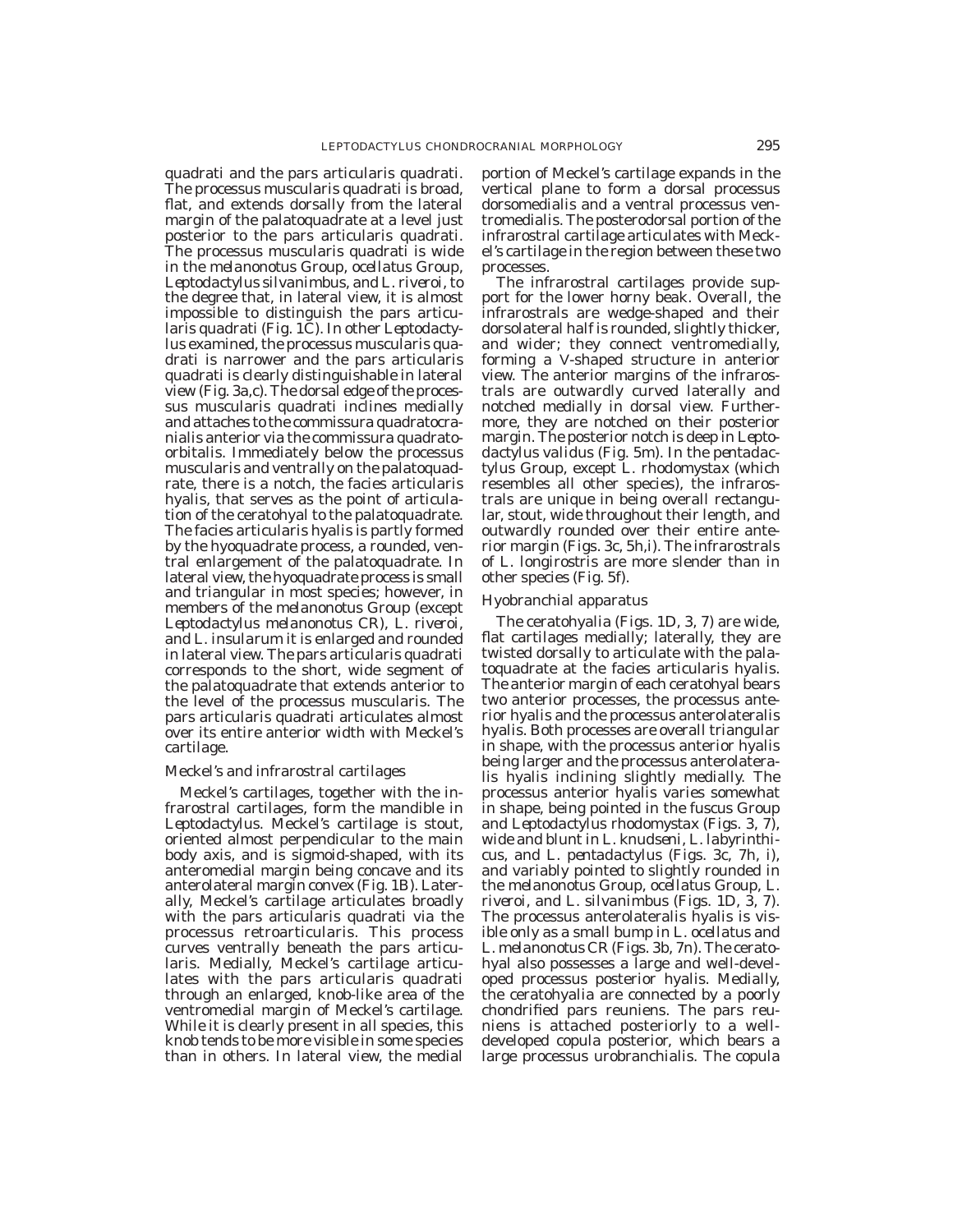

Fig. 5. Ventral view of *Leptodactylus* chondrocrania. Species as in Figure 3. Bar = 1.0 mm.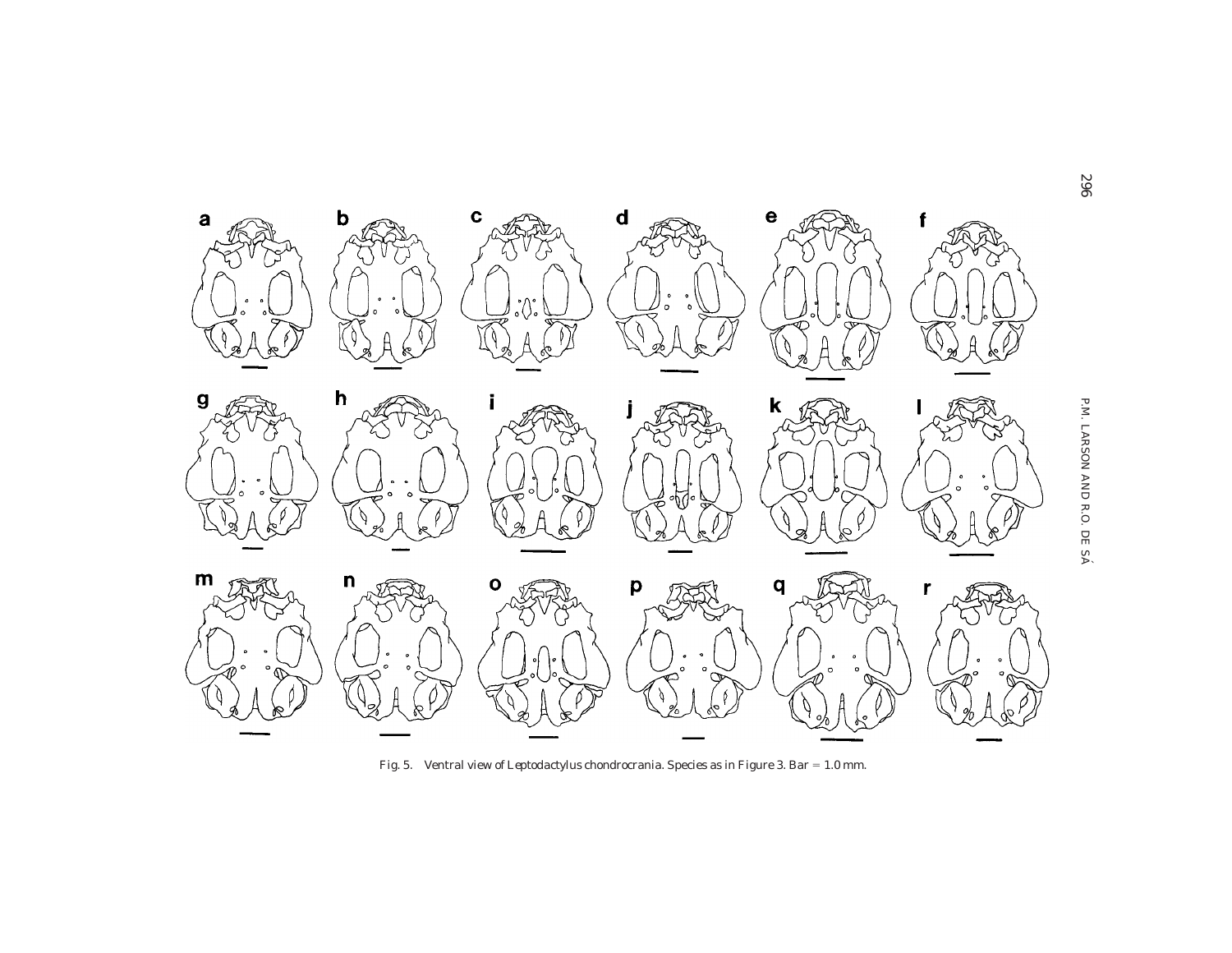

Fig. 6. Lateral view of *Leptodactylus* chondrocrania. Species as in Figure 3. Bar = 1.0 mm.

posterior connects posteriorly to the hypobranchial plates.

The hypobranchial plates are wide, flat sheets of cartilage that serve as the point of attachment for the ceratobranchials. In most species, the plates are separated medially along most of their lengths and are only distinctly fused posteriorly. However, in *Leptodactylus bufonius, L. fuscus,* and *L. gracilis* the hypobranchial plates are medially fused throughout their length. Similarly, in *L. labrosus, L. latinasus, L. petersii,* and *L. validus,* the plates are medially connected throughout most of their length, except for the area immediately posterior to the copula posterior. Posteriorly, the hypobranchial plates diverge, leaving an inverted U-shaped separation between their posterior edges. In *L. insularum* each plate bears a small, fingerlike projection on its anterior margin lateral to its point of attachment to the copula posterior (Fig. 7p).

The branchial baskets consist of four ceratobranchials that are distally continuous via commissurae terminales. Proximally, ceratobranchial I attaches to the hypobranchial plate by a wide strip of cartilage; on its anterior margin it bears a distinct, widely triangular to hook-like processus anterior branchialis that slants medially. Ceratobranchials II and IV are also fused to the hypobranchial plate, the former via a narrow bar of cartilage and the latter via a wider cartilaginous connection. Ceratobranchial III appears to be only very narrowly attached to the hypobranchial plate. Ceratobranchials I,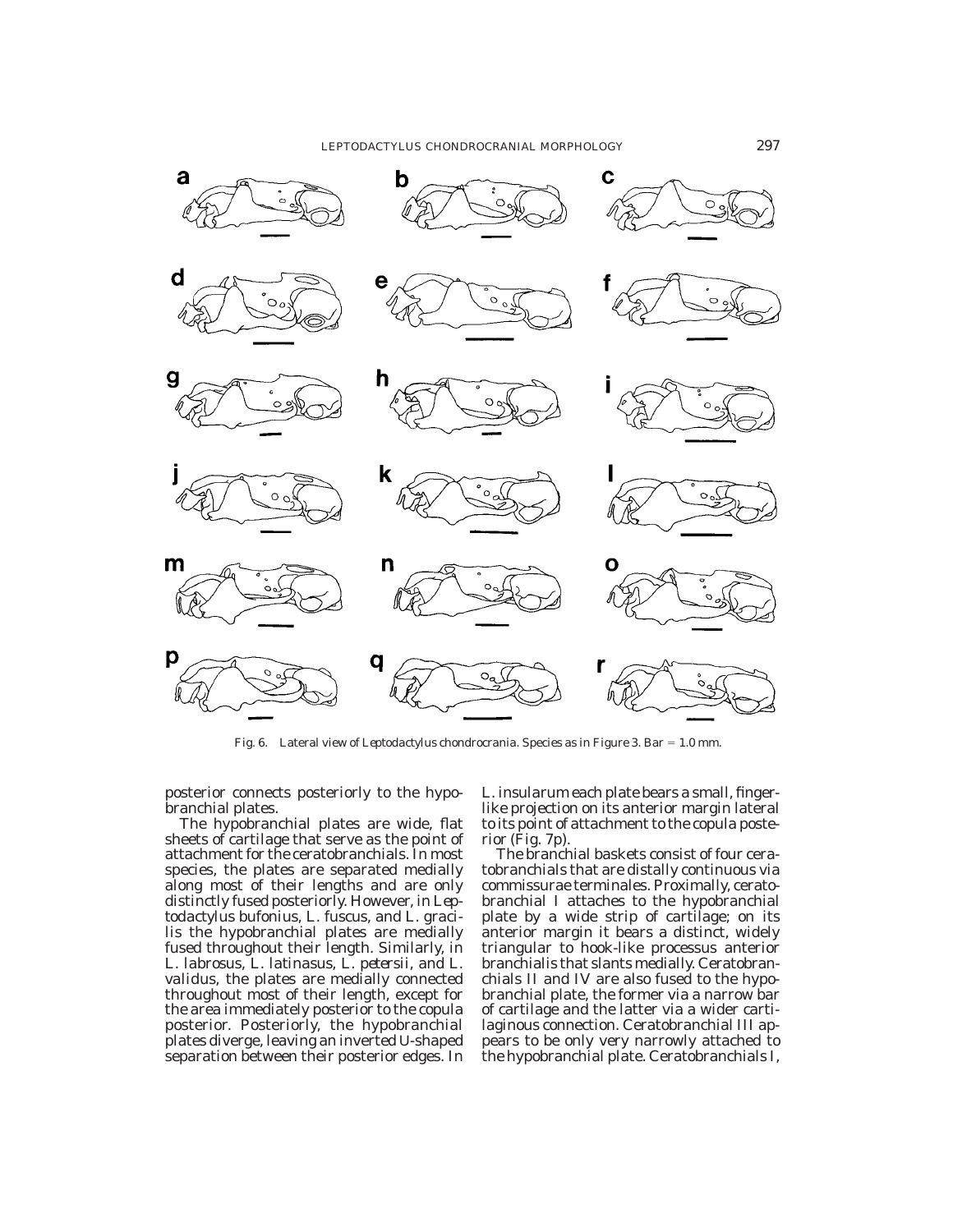

Fig. 7. Ventral view of hyobranchial apparatus of *Leptodactylus.* Species as in Figure 3, except that (**i**) *L. pentadactylus* corresponds to USNM #519992, stage 31. Bar 5 1.0 mm.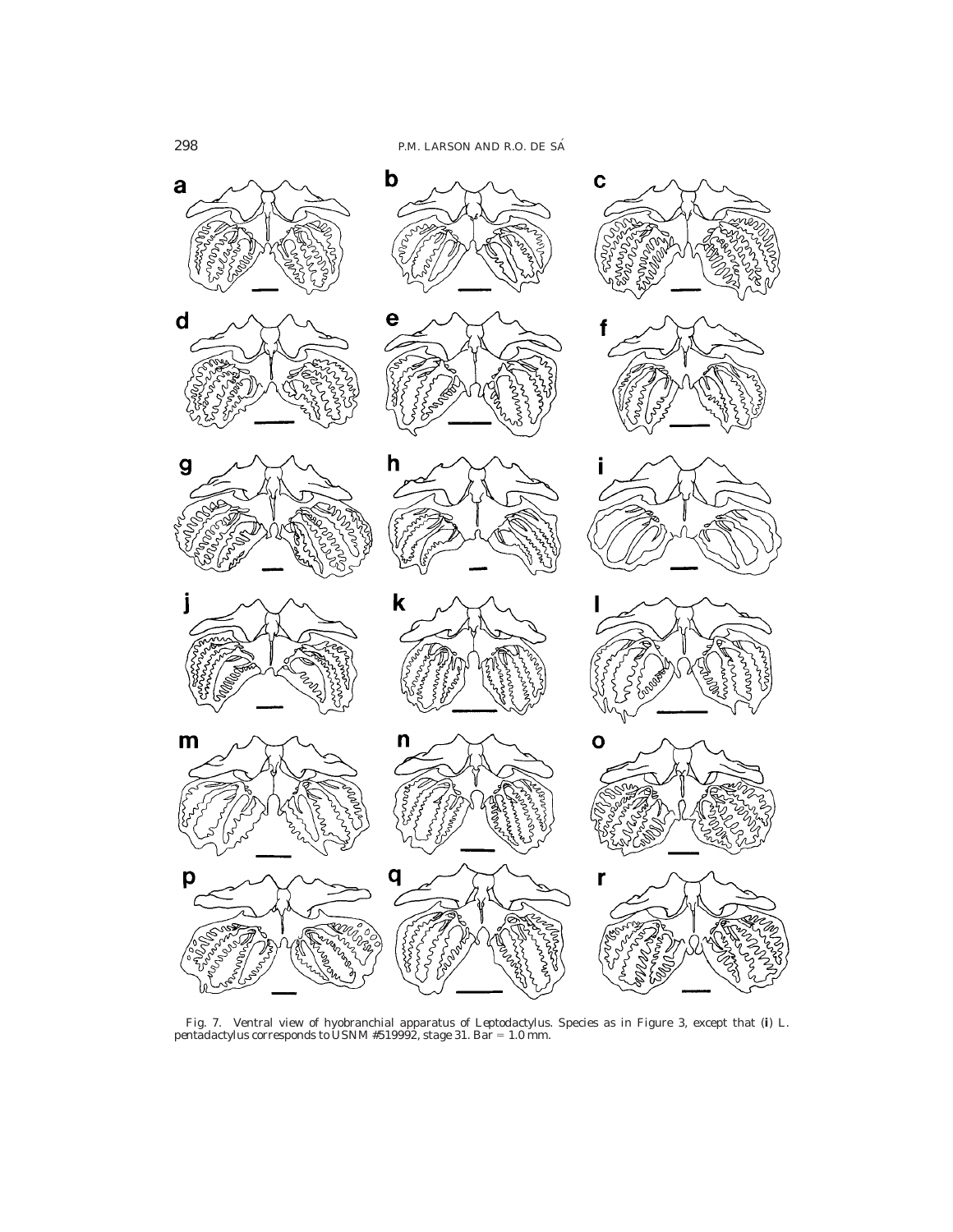II, and III bear a dorsally projecting spiculum near their point of attachment to the hypobranchial plate. In all members of the *ocellatus* and *melanonotus* Groups examined, *Leptodactylus riveroi,* and *L. silvanimbus,* ceratobranchials II and III are connected proximally by a closed processus branchialis (see Fig. 1D). In all examined members of the *fuscus* Group and *pentadactylus* Group, the processus branchialis is visible as two opposing, ventrally projecting cartilages extending from ceratobranchials II and III (see Fig. 3a,c). Although they appear to be connected by more lightly stained ligaments in some cases, they never fuse via a cartilaginous connection throughout development in these species.

The present study identified 26 variable chondrocranial characters in *Leptodactylus.* Description of characters is provided in Table 1; character states for each taxa included in this analysis are given in Table 2.

#### DISCUSSION

#### *Chondrocranial morphology*

Analysis of chondrocranial morphology in the genus *Leptodactylus* provided a number of interesting findings. Chondrocrania of the 22 species included in this study share a number of features. Overall, with the exception of three species, the chondrocranium in *Leptodactylus* tends to be slightly longer than wide. All members of the genus *Leptodactylus* studied are characterized by the following set of characters: 1) quadripartite suprarostral cartilage with corpora fused to each other and the alae; 2) processus posterior dorsalis present on suprarostral alae; 3) larval crista parotica present; 4) larval otic process absent; 5) commissura quadratoorbitalis present; 6) processus quadratoethmoidalis present; 7) processus dorsomedialis, processus ventromedialis, and processus retroarticularis of Meckel's cartilage present; 8) proximal ends of all ceratobranchials fused to hypobranchial plate; 9) spicules present on ceratobranchials I, II, and III; 10) processus anterior branchialis present; 11) palatoquadrate wide and outwardly rounded; and 12) otic capsules ovoid and representing approximately 30% of the length of the chondrocranium.

Also, a number of variable characters were identified. They include morphology of the suprarostral and infrarostral cartilages; size, shape, and degree of divergence of the cornua trabeculae; shape of the palatoquadrate; orientation and point of attachment of *TABLE 1. List of 26 chondrocranial characters used in the present study*

- a. ventromedial fusion of suprarostral corpus: (0) not fused, (1) fused.
- b. dorsal fusion of suprarostral corpus and ala: (0) not fused, (1) fused.
- c. ventrolateral projections of suprarostral corpus and ala: (0) absent, (1) present, (2) fused.
- d. contact between the suprarostral corpora: (0) contact nearly along their length, (1) narrowly separated, (2) widely separated.
- e. chondrocranial width relative to chondrocranial length: (0) 80–85%, (1) 85–90%, (2) equal.
- f. length of cornua trabeculae relative to chondrocranial length: (0) 25%, (1) 20%, (2) 10–15%.
- g. planum trabeculare anticum: (0) wide, (1) narrow. h. frontoparietal fenestra: (0) open, (1) posterior half closed.
- i. otic capsules:  $(0)$  < than 30% of chondrocranial length, (1) 30% of chondrocranial length.
- j. processus anterolateralis of crista parotica: (0) small and triangular, (1) large and triangular, (2) long finger-like projection, (3) large and rectangular,  $(4)$  absent.
- k. projection of posterolateral curvature of palatoquadrate: (0) absent, (1) present.
- l. processus posterolateralis of crista parotica: (0) distinct, (1) reduced.
- m. posterolateral extension of the palatoquadrate: (0) does not reach the level of attachment of the processus ascendens to the braincase, (1) reaches the level of attachment of the processus ascendens to the braincase, (2) extends beyond the level of attachment of the processus ascendens to the braincase, (3) past anterior margin of otic capsules, (4) reaches <sup>1</sup> ⁄3 the length of the otic capsule.
- n. attachment of the processus ascendens: (0) low, (1) intermediate.
- o. angle of processus ascendens:  $(0)$  <70°,  $(1)$  70–80°,  $(2)$  80–90<sup>°</sup>
- p. processus pseudopterygoideus: (0) absent, (1) present.
- q. pars articularis quadrati: (0) distinct from processus muscularis, (1) indistinct from the processus muscularis.
- r. processus muscularis: (0) large, (1) reduced.
- s. commissura quadratoorbitalis: (0) absent, (1) present.
- t. Meckel's cartilage: (0) short and stout, (1) long and narrow.
- u. infrarostral cartilages: (0) large and notched anteriorly, (1) small and notched anteriorly, (2) small, thick, and rounded anteriorly, (3) small, slender, and notched anteriorly.
- v. processus anterolateralis hyalis: (0) absent, (1) present.
- w. anterior process of hypobranchial plate: (0) absent, (1) present.
- x. processus branchialis: (0) open, (1) closed.
- y. dorsal curving of the posterior margin of the palatoquadrate: (0) present, (1) absent.
- z. hyoquadrate process: (0) small and triangular, (1) large and rounded.

the processus ascendens; and the presence or absence of a fused processus branchialis. These characters are discussed below as examples of the extent of variation in chondrocranial morphology in *Leptodactylus.*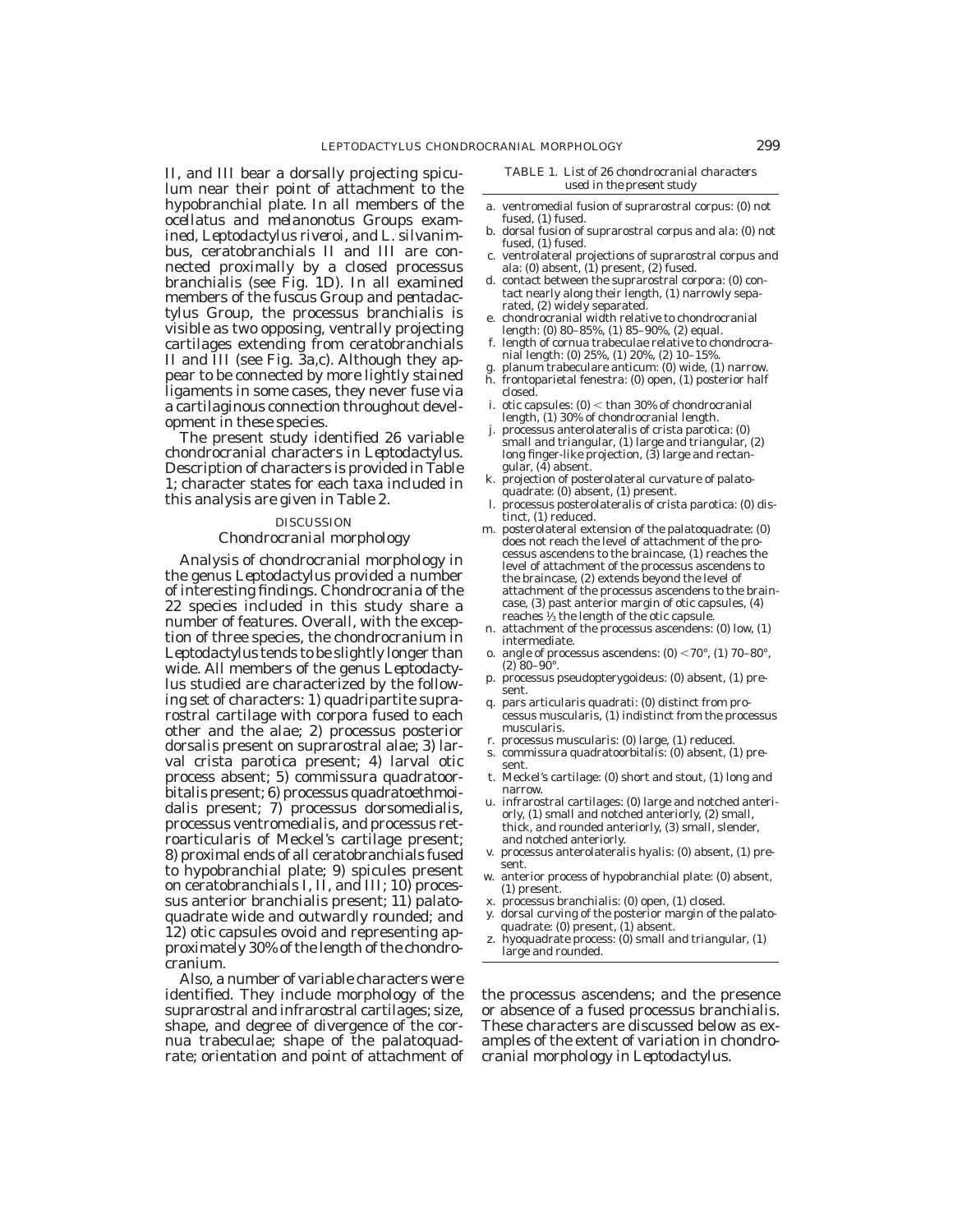*TABLE 2. DATA matrix showing character states of 26 variable chondrocranial characters found in Leptodactylus* and outgroup taxa

|                    | <b>Character states</b>    |  |  |  |  |
|--------------------|----------------------------|--|--|--|--|
| <b>Species</b>     | abcdefghijklmnopqrstuvwxyz |  |  |  |  |
| H. nasus           |                            |  |  |  |  |
| C. gaudichaudii    | 00000000040000000100010000 |  |  |  |  |
| P. pustulosus      | 11021100110110200011110010 |  |  |  |  |
| L. melanonotus CR  | 11021110131020101011110110 |  |  |  |  |
| L. chaquensis      | 11021110131021101011110100 |  |  |  |  |
| L. insularum       | 11022110100040001011111101 |  |  |  |  |
| L. ocellatus       | 11021110131021101011110100 |  |  |  |  |
| L. melanonotus B   | 11021110101130101011110101 |  |  |  |  |
| L. petersii        | 11021110140140001011110101 |  |  |  |  |
| L. podicipinus     | 11021110100140001011110101 |  |  |  |  |
| L. validus         | 11022110140140001011110101 |  |  |  |  |
| L. knudseni        | 11212200110021100011210000 |  |  |  |  |
| L. labyrinthicus   | 11211200110021100011210000 |  |  |  |  |
| L. pentadactylus   | 11211200110021100011210000 |  |  |  |  |
| L. rhodomystax     | 11111100110021100011110000 |  |  |  |  |
| L. albilabris      | 11211100110021200011110000 |  |  |  |  |
| L. bufonius        | 11210100120001200011110010 |  |  |  |  |
| L. fuscus          | 11011100120011210011110000 |  |  |  |  |
| L. gracilis        | 11011100120011200011110000 |  |  |  |  |
| L. labialis        | 11011100120011200011110000 |  |  |  |  |
| <i>L. labrosus</i> | 11011100110021200011110000 |  |  |  |  |
| L. latinasus       | 11011100120011200011110000 |  |  |  |  |
| L. longirostris    | 11211100120011200011310000 |  |  |  |  |
| L. mystacinus      | 11111101120011210011110000 |  |  |  |  |
| L. riveroi         | 11021110140140001011110101 |  |  |  |  |
| L. silvanimbus     | 11021110130030101011110100 |  |  |  |  |

Specimens of *Leptodactylus melanonotus* from Belize (B) and Costa Rica (CR) show clear differences in chondrocranial structures. These include the processes of the crista parotica of the otic capsule, the posterior curvature of the palatoquadrate, and the dorsolateral margin of the palatoquadrate. These differences could represent intraspecific variation or could suggest that one of these samples represents an undescribed taxon. No information has been reported on the amount of geographic variation in chondrocranial characteristics. However, samples of *L. validus* and *L. mystacinus* used herein are also from two disjunct localities each and show no significant variation.

Species of *Leptodactylus* possess a quadripartite cartilago suprarostralis with a processus posterior dorsalis extending from the posterior margin of the alae (Fig. 2a–d). However, the characteristics of the central corpus and its attachment to the alae are variable among *Leptodactylus.* Haas ('95) discussed different states of distal connection between the pars corporis and pars alaris in dendrobatid larvae. Among species examined, *L. knudseni, L. labyrinthicus,* and *L. pentadactylus* are unique in having an extensive distal connection between these components of the suprarostrals (Fig. 2b). As a result, these species have a small, overall circular hole perforating their suprarostrals.

The overall shape of the infrarostrals is less variable than that of the suprarostrals. Overall, the infrarostrals are wide and rectangular in *Leptodactylus.* However, the infrarostrals of *L. longirostris* (Fig. 5f) are slightly more slender and in *L. validus* (Fig. 5m) their posterior indentation is more pronounced than in most *Leptodactylus* species. Furthermore, in *L. knudseni, L. labyrinthicus,* and *L. pentadactylus* the infrarostrals differ in being very stout, wide, and outwardly rounded on their anterior margin (Figs. 3c, 5h,i). The more robust infrarostrals, along with the extensive distal fusion of the suprarostral elements, may relate to the carnivorous diet previously reported for these tadpoles (Heyer, '79).

Another character that has also been previously considered a modification correlated with a carnivorous diet is the presence of short cornua trabeculae (de Sa´, '94). *Leptodactylus knudseni, L. labyrinthicus,* and *L. pentadactylus* have cornua trabeculae that are uniquely short and uniformly wide throughout their length (Figs. 3c, 4h,i). The cornua trabeculae are narrow in the *melanonotus* and *ocellatus* Groups, as well as in *L. silvanimbus* and *L. riveroi* (Figs. 1A, 3b, 4k–r). Additionally, the divergence between the cornua trabeculae is wider and more triangular in shape in members of the *ocellatus* Group, *L. melanonotus* CR, and *L. silvanimbus.* In *L. rhodomystax* (Fig. 4j) and species in the *fuscus* Group (Figs. 3a, 4a–g) the cornua trabeculae are wider and their divergence is less marked.

The palatoquadrate of *Leptodactylus* possesses a wide and rounded posterior curvature; however, the posterior extent of this curvature varies within the genus. Furthermore, this character is highly variable among species within the traditionally recognized ''species groups.''

Sokol ('81) defined three possible conditions of attachment: low, intermediate, and high—between the processus ascendens and the braincase, although Haas ('95) indicated that varying degrees of these conditions are likely to be found. Overall, two conditions were present in *Leptodactylus.* In the *pentadactylus* and *fuscus* Groups, *L. chaquensis,* and *L. ocellatus* the processus ascendens attaches behind and at the same level as the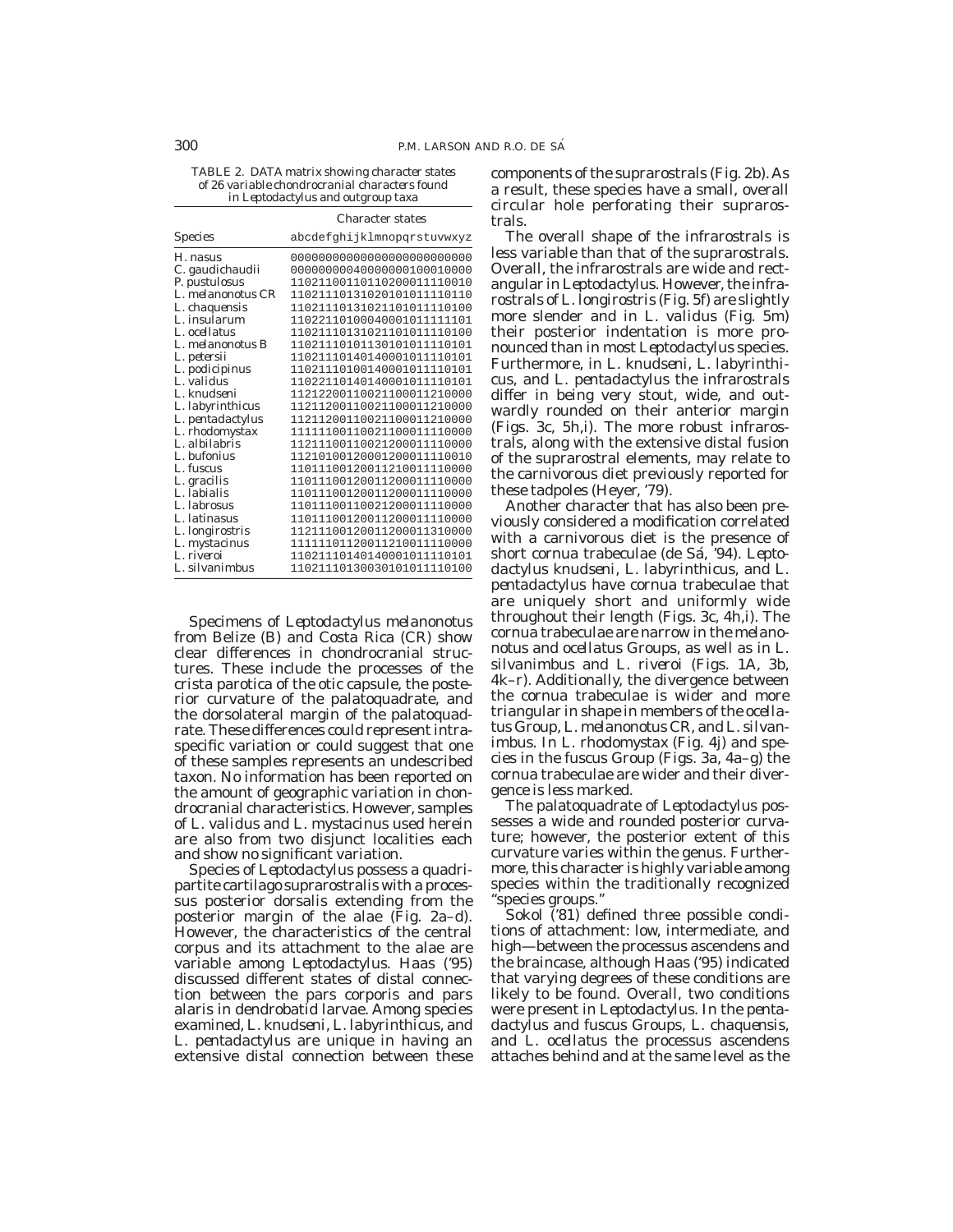foramen oculomotorium, corresponding to Sokol's ('81) "intermediate" condition (e.g., Fig. 3a,c). In the *melanonotus* Group, *L. insularum, L. silvanimbus,* and *L. riveroi,* the processus ascendens attaches below (e.g., Fig. 1C) the posteroventral margin of the foramen oculomotorium (Sokol's ''low'' condition). The angle between the posterior margin of the processus ascendens and the main axis of the body is also variable. The most acute angles are present in the *melanonotus* Group, *L. insularum, L. silvanimbus,* and *L. riveroi* (Figs. 1B, 5k–m,p–r).

The processus branchialis of the visceral skeleton possess two distinct states: closed (a distinct cartilaginous bridge between ceratobranchials II and III) or open (no cartilaginous bridge between ceratobranchials II and III). Among the species examined, this character points to a major evolutionary dichotomy within *Leptodactylus.* Species traditionally placed in the *pentadactylus* and *fuscus* Groups have an open processus branchialis (see Fig. 3a,c), whereas all other species of *Leptodactylus* possess a closed processus branchialis (e.g., Fig. 1D).

### *Phylogenetic analysis*

The 26 chondrocranial characters identified here (Table 1) were used in phylogenetic analyses enforcing and not enforcing a monophyletic *Leptodactylus,* with *Physalaemus pustulosus* (Leptodactylidae: Leptodactylinae), *Hylodes nasus,* and *Crossodactylus gaudichaudii* (Leptodactylidae: Hylodinae) as outgroups.

The analysis that did not enforce a monophyletic *Leptodactylus* resulted in 17 equally parsimonious trees, (51 steps long, C.I. 0.69) with *Leptodactylus* being paraphyletic relative to *Physalaemus.* The consensus tree (50% majority-rule) for these trees is given in Figure 9a. A second analysis, with a monophyletic constrained *Leptodactylus,* resulted in 66 equally parsimonious trees, (52 steps long, C.I. 0.67); the consensus tree (50% majority-rule) for these trees is given in Figure 9b.

The present analyses identify two major clades within *Leptodactylus,* the *melanonotus-ocellatus* clade and the *pentadactylusfuscus* clade. The *ocellatus-melanonotus* clade is supported by the following synapomorphies: presence of a closed processus branchialis, narrow suprarostral corpora that are widely separated and not attached distally to the alae, narrow and widely divergent cornua trabeculae, narrow planum trabeculare anticum posterior to the confluence of the cornua trabeculae, and a pars articularis quadrati that is indistinct from the processus muscularis in lateral view. The *fuscus-pentadactylus* clade is supported by having an open processus branchialis, pars articularis quadrati distinct from the processus muscularis in lateral view, wide and narrowly separated suprarostral corpora, intermediate attachment of the processus ascendens to the braincase, and a wide planum trabeculare anticum posterior to the confluence of the cornua trabeculae.

In these trees (Fig. 9a,b), *Leptodactylus melanonotus* CR, *L. chaquensis,* and *L. ocellatus* grouped together. However, *L. insularum* clustered with most species examined of the *melanonotus* Group plus *L. riveroi. Leptodactylus riveroi* has not been previously associated with any of the species groups. The present analyses suggest a closer relationship of this taxon to the *melanonotusocellatus* clade, particularly to *L. petersii* and *L. validus* (Fig. 9a). *Leptodactylus insularum* (traditionally placed in the *ocellatus* Group) and *L. riveroi* share the following characteristics with the *melanonotus* Group: posterior curvature of the palatoquadrate reaching well beyond the anterior margin of the otic capsule, an acute angle between the posterior margin of the processus ascendens and the braincase, and a ''low'' attachment of the processus ascendens to the braincase.

Based on external larval morphology (Mc-Cranie et al., '86) and call characteristics (Heyer et al., '96), *Leptodactylus silvanimbus* has been associated with the *melanonotus* Group. In the present analyses, *L. silvanimbus* always clustered with the *ocellatus-melanonotus* clade. Surprisingly, the two samples of *L. melanonotus* did not group together. In the analyses, *L. melanonotus* B grouped with other species of the traditional *melanonotus* Group, whereas *L. melanonotus* CR represents the sister group to the *ocellatus-chaquensis* clade.

The four species of the traditional *pentadactylus* Group, *Leptodactylus knudseni, L. labyrinthicus, L. pentadactylus,* and *L. rhodomystax,* clustered together, with a closer relationship among the former three taxa. The strong relationship among these three taxa is supported by the unique characteristics of their suprarostrals, infrarostrals, and cornua trabeculae. Their association with *L. rhodomystax* is based on characteristics of the palatoquadrate and crista parotica.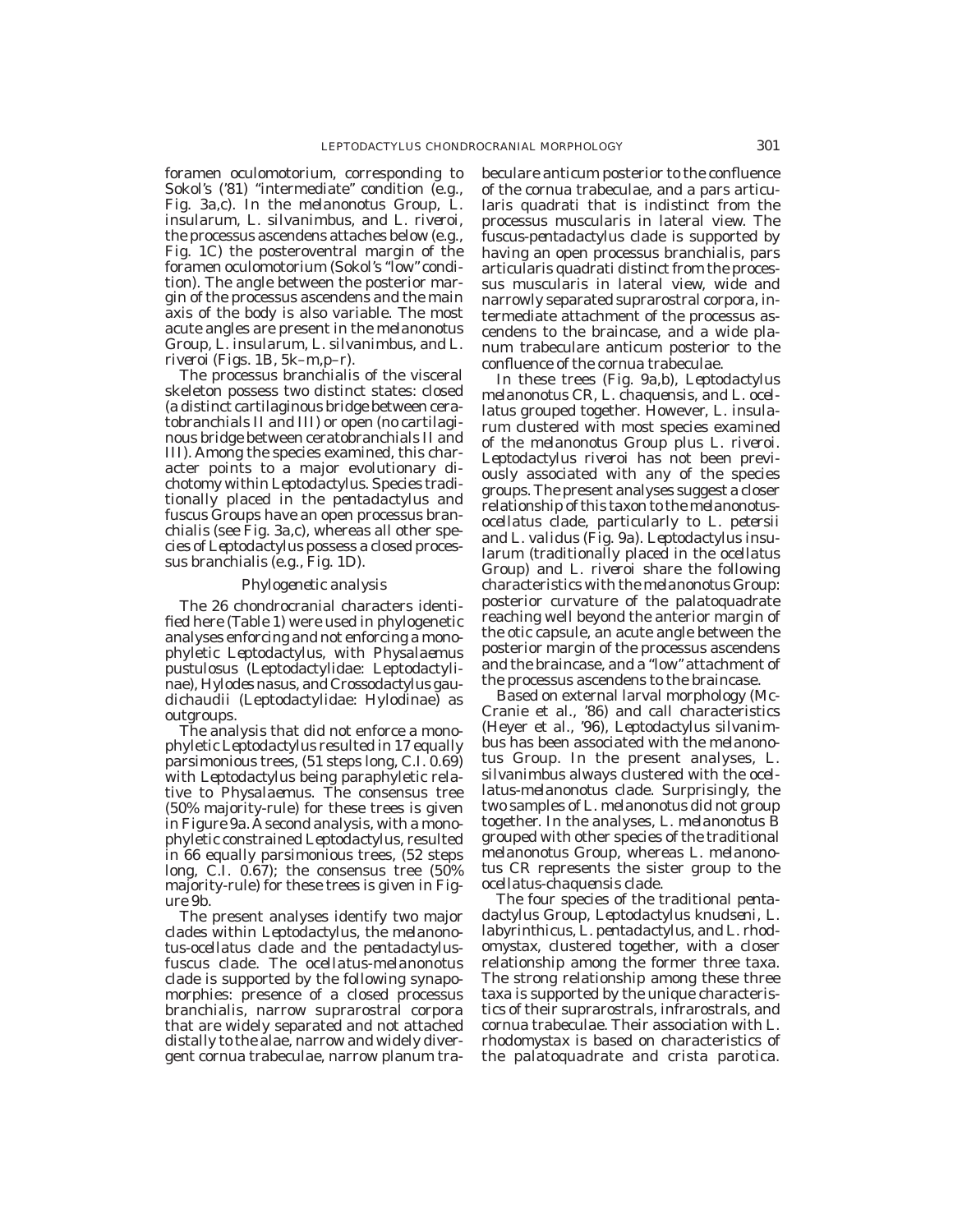

Fig. 8. Dorsal (**a**) and (**e**), ventral (**b**) and (**f**) and lateral (**c**) and (**g**) views of chondrocrania, and ventral (**d**) and (**h**)<br>view of hyobranchial apparatus of a–d, *Hylodes nasus,* stage 25 and e-h, *Crossodacty*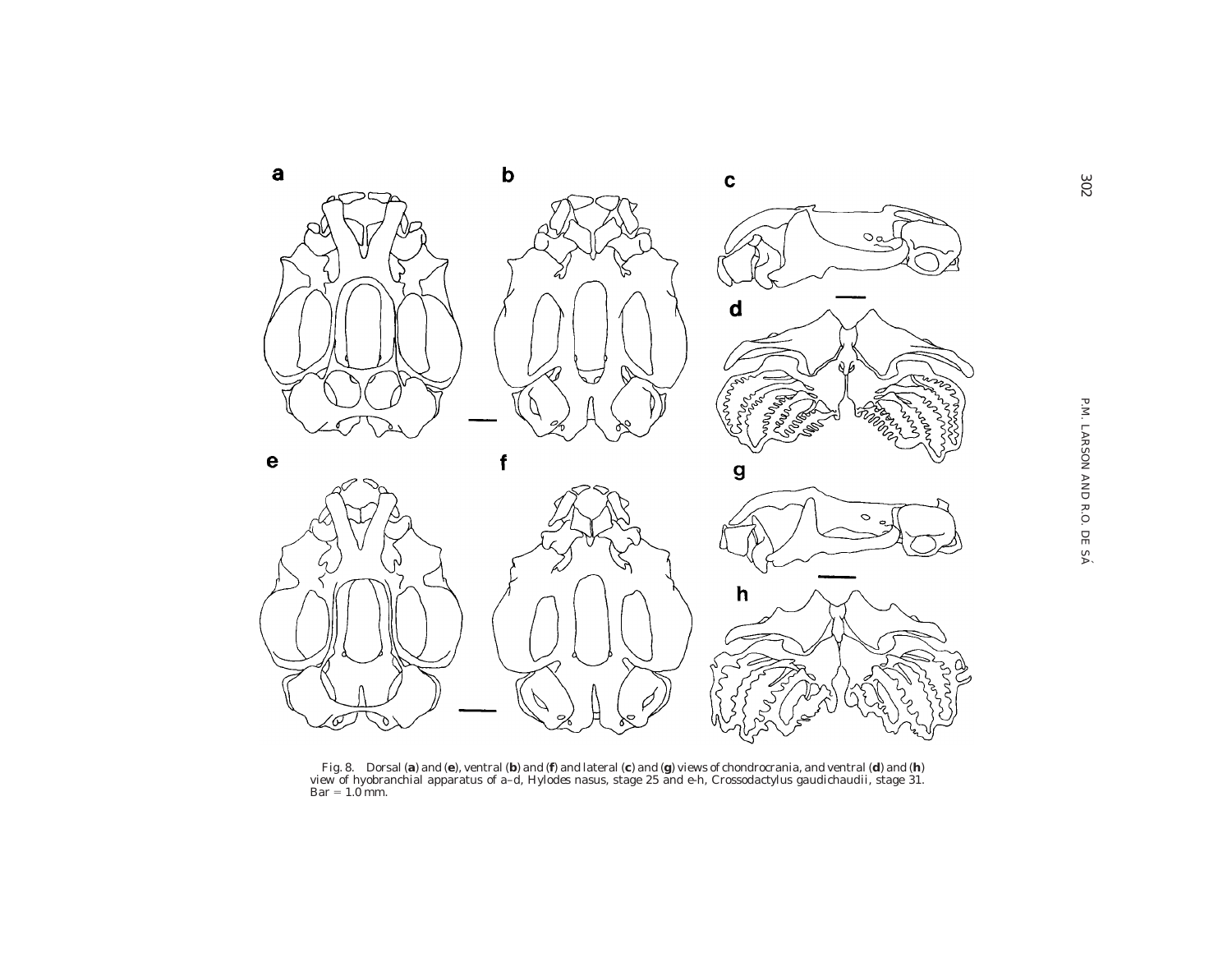





Fig. 9. 50% majority-rule consensus trees. **a:** Analysis of data without topological constraints. **b:** Analysis with <sup>a</sup> monophyletic constrained *Leptodactylus.* Both analyses used *Physalaemus pustulosus, Hylodes nasus,* and *Crossodactylus gaudi-*

*chaudii* as outgroups. Numbers above branches correspond to bootstrap values (values below 50% are not shown), letters and numbers below branches correspond to character states.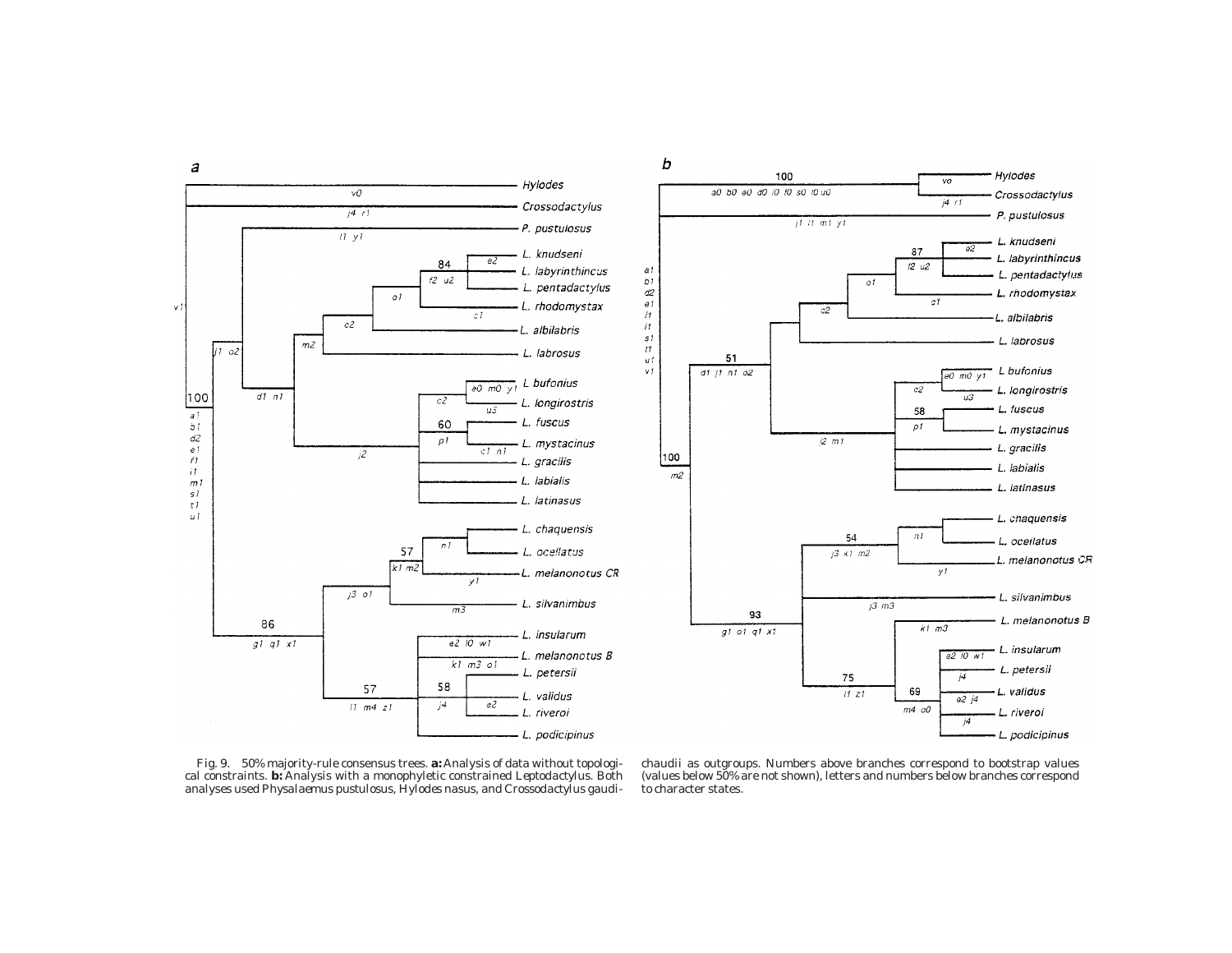Among the traditionally recognized species groups, the *pentadactylus* Group would represent a paraphyletic assemblage because *L. albilabris* and *L. labrosus* (Fig. 9a,b) appear more closely related to species in the *pentadactylus* Group than to any other *Leptodactylus* examined.

All members of the traditional *fuscus* Group clustered together in the present analyses, except for *Leptodactylus albilabris* and *L. labrosus.* Within this strict *fuscus* clade, *L. mystacinus-L. fuscus* and *L. bufonius-L. longirostris* appear as sister taxa, whereas other relationships are unresolved.

Overall, relationships among species of *Leptodactylus* are strikingly similar (Fig. 9a,b) in both analyses (i.e., when *Leptodactylus* is constrained or not constrained to be monophyletic). However, the analysis that does not constrain a monophyletic ingroup results in a paraphyletic *Leptodactylus* by placing *Physalaemus* as the sister group to the *fuscus-pentadactylus* clade (Fig. 9a). Despite the present results, *Physalaemus* and *Leptodactylus* are supported as distinct genera by characteristics derived from the external morphology of adults and larvae (Lynch, '71). Consequently, herein we do not favor a systematic re-arrangement until chondrocranial data for more species of both genera become available and these data are analyzed together with data from adult and larval external morphology.

#### ACKNOWLEDGMENTS

We thank the United States National Museum of Natural History, Smithsonian Institution, for the loan of specimens.

#### LITERATURE CITED

- de Sá, R.O. (1988) Chondrocranium and ossification sequence of *Hyla lanciformis.* J. Morphol. *195:*345– 355.
- de Sá, R.O. (1994) Chondrocranial structure and adaptations in anuran larvae. J. Morphol. *220:*341.
- de Sa´, R.O., and L. Trueb (1991) Osteology, skeletal development, and chondrocranial structure of *Hamptophryne boliviana* (Anura: Microhylidae). J. Morphol. *209:*311–330.
- Dingerkus, G., and L.D. Uhler (1977) Enzyme clearing of alcian blue stained whole small vertebrates for demonstration of cartilage. Stain Technol. *52:*229– 232.
- Ford, L.S., and D.C. Cannatella (1993) The major clades of frogs. Herpetol. Monogr. *7:*94–117.
- Frost, D.R. (1985) Amphibian Species of the World. Lawrence, Kansas: Allen Press, Inc. and the Association of Systematics Collections.
- Gosner, K.L. (1960) A simplified table for staging anuran

embryos and larvae with notes on identification. Herpetologica *16:*183–190.

- Haas, A. (1995) Cranial features of Dendrobatid larvae (Amphibia: Anura: Dendrobatidae). J. Morphol. *224:* 241–264.
- Haas, A. (1996) Das larvale cranium von *Gastrotheca riobambae* und seine metamorphose (Amphibia,Anura, Hylidae). Verh. Naturwiss. Ver. Hamburg *36:*33–162.
- Haas, A. (1997) The larval hyobranchial apparatus of discoglossoid frogs: its structure and bearing on the systematics of the Anura (Amphibia: Anura). J. Zool. Syst. Evol. Research *35:*179–197.
- Heyer, W.R. (1969) The adaptive ecology of the species groups of the genus *Leptodactylus* (Amphibia, Leptodactylidae). Evolution *23:*421–428.
- Heyer, W.R. (1979) Systematics of the *pentadactylus* species group of the frog genus *Leptodactylus* (Amphibia: Leptodactylidae). Smith. Cont. Zool. *301:*1–43.
- Heyer, W.R., R. de Sá, J.R. McCranie, and L.D. Wilson (1996) *Leptodactylus silvanimbus* (Amphibia: Anura: Leptodactylidae): Natural history notes, advertisement call, and relationships. Herp. Nat. Hist. *4:*169– 174.
- Lavilla, E.O., and I. De la Riva (1993) La larva de *Telmatobius bolivianus* (Anura, Leptodactylidae). Alytes *11:*37–46.
- Lavilla, E.O., and M. Fabrezi (1992) Anatomia craneal de larvas de *Lepidobatrachus llanensis y Ceratophrys cranwelli* (Anura: Leptodactylidae). Acta Zool. Lill. XLII *1:*5–11.
- Lynch, J.D. (1971) Evolutionary relationships, osteology, and zoogeography of leptodactyloid frogs. Univ. Kansas Mus. Nat. Hist., Misc. Publ. *53:*1–238.
- Lynch, J.D. (1973) The transition from archaic to advanced frogs. pp. 133–182. In: J.L. Vial (ed): Evolutionary Biology of the Anurans. Contemporary Research Problems. Columbia: University of Missouri Press, 470 pp.
- Maxson, L., and W.R. Heyer (1988) Molecular systematics of the frog genus *Leptodactylus* (Amphibia: Leptodactylidae). Fieldiana: Zoology *41:*1–13.
- McCranie, J.R., L.D. Wilson, and K.L. Williams (1986) The tadpole of *Leptodactylus silvanimbus,* with comments on the relationships of the species. J. Herpetol. *20:*560–562.
- Púgener, L.A., and A.M. Maglia (1997) Osteology and skeletal development of *Discoglossus sardus* (Anura: Discoglossidae). J. Morphol. *232:*233–267.
- Ruvinsky, I., and L.R. Maxson (1996) Phylogenetic relationships among bufonoid frogs (Anura: Neobatrachia) inferred from mitochondrial DNA sequences. Mol. Phylogenet. Evol. *5:*533–547.
- Sokol, O.M. (1977) The free swimming *Pipa* larvae, with a review of pipid larvae and pipid phylogeny (Anura: Pipidae). J. Morphol. *154:*357–426.
- Sokol, O.M. (1981) The larval chondrocranium of *Pelodytes punctatus,* with a review of tadpole chondrocrania. J. Morphol. *169:*161–183.
- Swofford, D.L. (1993) PhylogeneticAnalysis Using Parsimony. Champaign, Illinois: Illinois Biodiversity Survey.
- Wiens, J.J. (1989) Ontogeny of the skeleton of *Spea bombifrons* (Anura: Pelobatidae). J. Morphol. *202:* 29–51.
- Wild, E.R. (1997) Description of the adult skeleton and developmental osteology of the hyperossified horned frog, *Ceratophrys cornuta* (Anura: Leptodactylidae). J. Morphol. *232:*169–206.